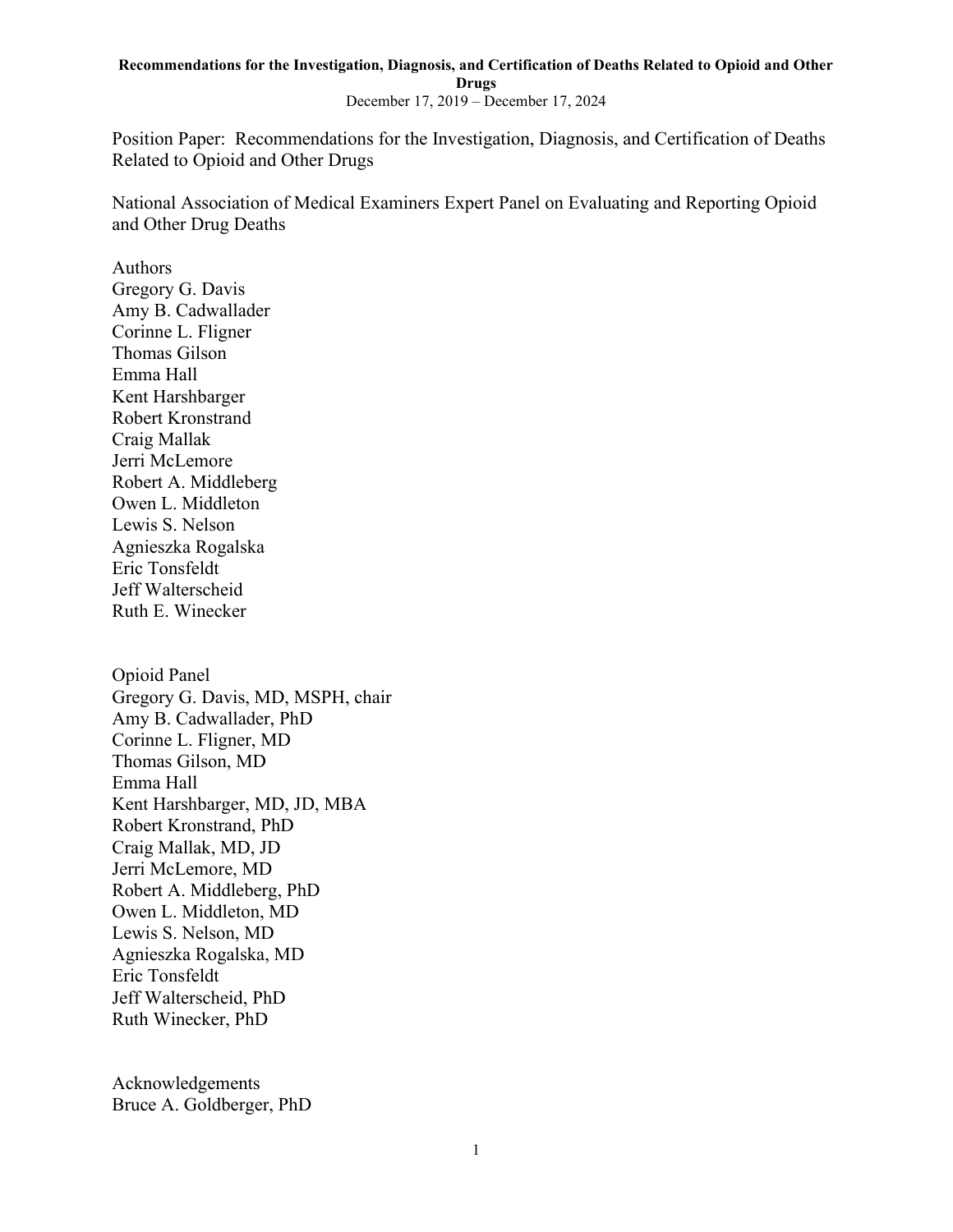Nicole Jones, MS Denise M<sup>c</sup>Nally Margaret Warner, PhD Julie K. O'Donnell, PhD

Funding support for this project was received from the Centers for Disease Control and Prevention, contract number HHSM500201200008I Task order Number 200-2016-F-91567. The findings and conclusions in this report are those of the authors and do not necessarily represent the official position of the Centers for Disease Control and Prevention.

All scientific position papers endorsed by the National Association of Medical Examiners automatically expire 5 years after publication unless reaffirmed, revised, or retired at or before that time. The NAME position paper process is available at <https://www.thename.org/assets/docs/Position%20Paper%20Process%202015.pdf>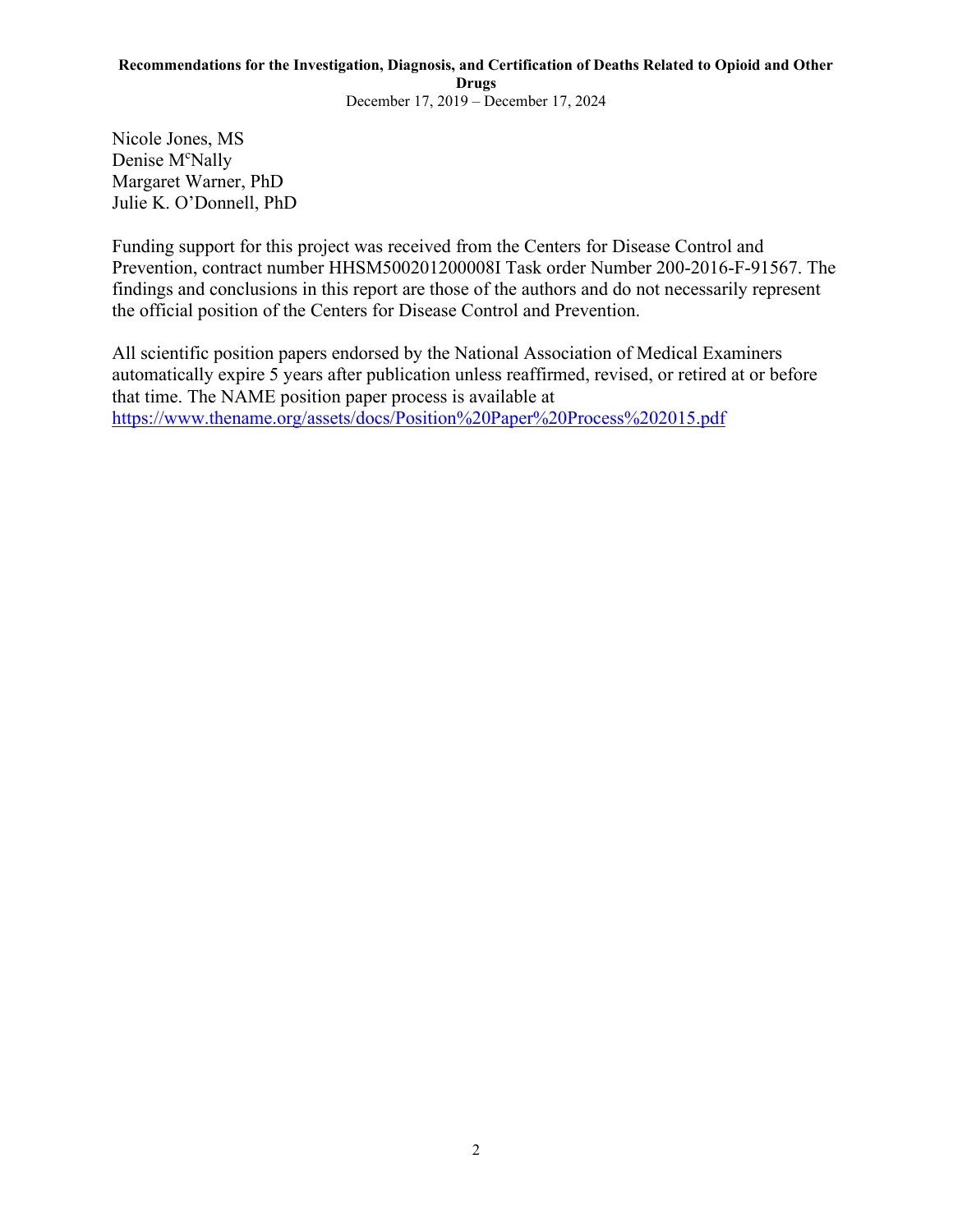December 17, 2019 – December 17, 2024

Abstract

The National Association of Medical Examiners convened an expert panel to update the Association's evidence-based recommendations for investigating and certifying deaths associated with opioids and other misused substances to improve death certificate and mortality data for public health surveillance. The recommendations are:

- 1. Autopsy provides the best information about a decedent's medical condition for optimal interpretation of toxicology results, circumstances surrounding death, medical history, and scene findings. The panel considers autopsy an essential component of investigating apparent overdose deaths.
- 2. Scene investigation includes reconciling prescription information and medication counts. Investigators should note drug paraphernalia or other evidence of using intoxicating substances.
- 3. Retain blood, urine, and vitreous humor whenever available. Blood from the ilio-femoral vein is preferable to blood from more central sites.
- 4. A toxicological panel should be comprehensive, including potent depressant, stimulant, and antidepressant medications. Detecting novel substances present in the community may require special testing.
- 5. When death is attributed to a drug or combination of drugs (as cause or contributing factor), the certifier should list the drugs by generic name in the autopsy report and death certificate.
- 6. The best classification for manner of death in an overdose without any apparent intent of self-harm is "accident."

Key words: forensic pathology, forensic toxicology, opioid, opiate, death certification, autopsy, drug misuse, surveillance, public health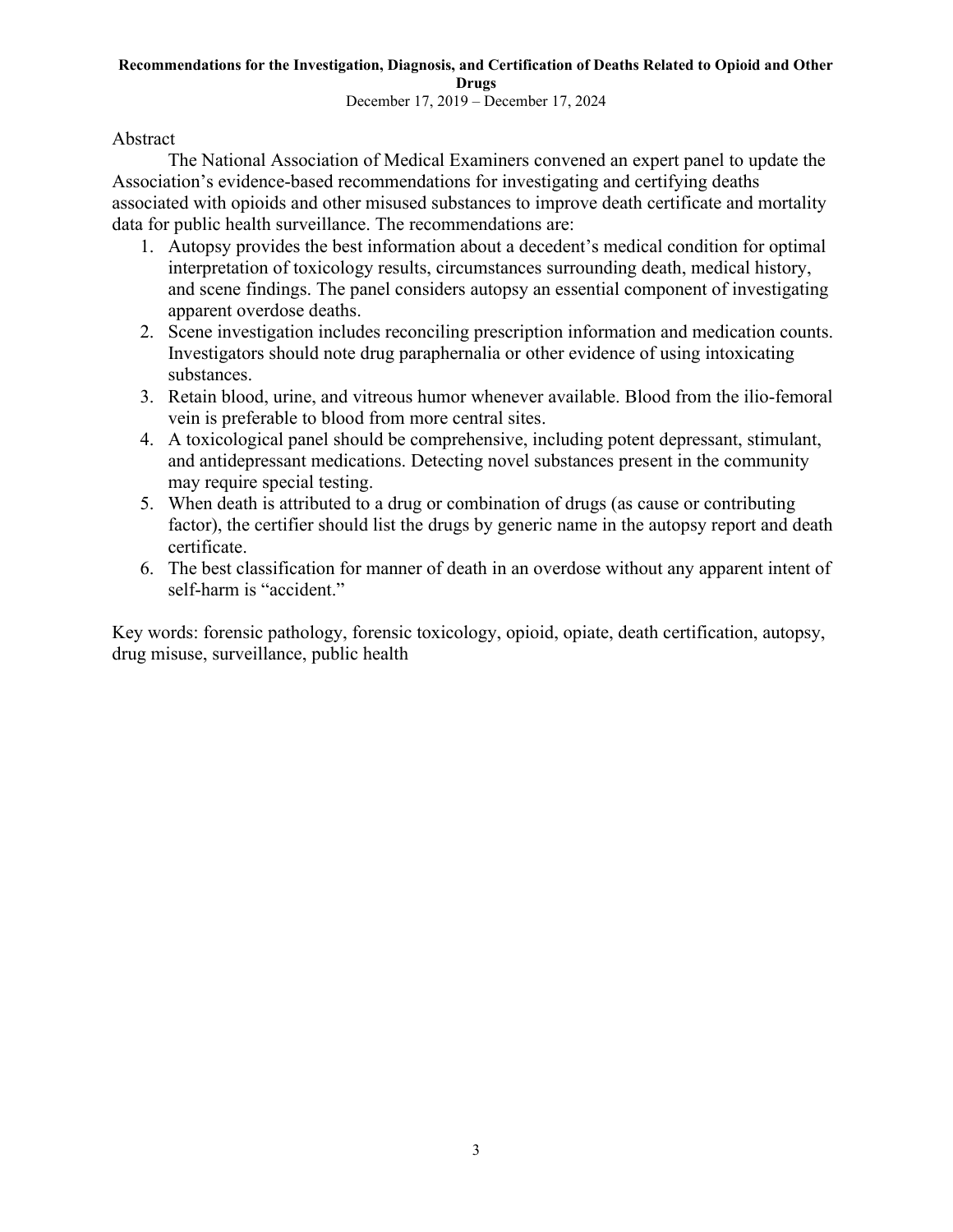### **Recommendations for the Investigation, Diagnosis, and Certification of Deaths Related to Opioid and Other Drugs** December 17, 2019 – December 17, 2024

Introduction

In 2014, the National Association of Medical Examiners (NAME) and the American College of Medical Toxicology (ACMT) published a joint position paper of recommendations for the investigation, diagnosis, and certification of deaths related to opioids.<sup>1</sup> (Throughout this document the term "opioid" refers to any substance that stimulates the body's opioid receptors, whether that substance is naturally-derived, semisynthetic, or synthetic.) The Centers for Disease Control and Prevention (CDC) provided financial support that allowed an expert panel of pathologists and toxicologists to meet and address death investigation and certification of opioidrelated deaths. The panel worked through 2013 to develop evidence-based recommendations for the practice of death investigation and autopsy, toxicological analysis, interpretation of those analyses, and death certification, in order to better inform public health surveillance and epidemiologic efforts. That panel's work led to the paper approved by each organization and published in 2014.

The 2014 Position Paper accomplished its goal of providing evidence-based recommendations, shown through death certificate data by improved specificity for drugs causing overdose deaths following publication of the paper. The specificity for drugs causing death rose from 75% of certified overdose deaths in 2012 to 88% in 2017. <sup>2</sup> This improvement led the CDC to support an update of the position paper now that the 2014 position paper has sunsetted in accordance with NAME policy.<sup>3</sup>

Deaths from overdose continued to increase from 2014  $(47,055 \text{ deaths})^4$  to 2017  $(70,237)$ deaths). Provisional data for 2018 show a 4% decrease from 2017, but the number of deaths from overdose in 2018 still exceeds deaths from overdose in 2014 by 44%. <sup>5</sup> While deaths involving a prescription opioid have declined, heroin deaths are holding steady and fentanyl deaths continue to increase. Meanwhile, deaths associated with stimulants such as cocaine or methamphetamine are increasing, often in combination with fentanyl. Novel illicit drugs such as fentanyl analogs and cathinone congeners are making toxicological identification of the specific drugs causing death more difficult. The need for careful surveillance for overdose deaths remains, and thus NAME, with the CDC's support, convened a new panel to review the 2014 position paper, the medical literature published in the interim, and the changing nature of drug deaths in the United States. This panel followed the same process that the first panel utilized and again responds to six questions designed to address investigation and certification of a suspected drug-related death. These responses constitute the best evidence-based practices at this time.

## **1. Within the bounds of state law, which deaths require assumption of jurisdiction and performance of an autopsy?**

<span id="page-3-2"></span><span id="page-3-1"></span><span id="page-3-0"></span>Autopsy provides the most accurate means of determining the cause of death.<sup>6</sup> Accordingly, NAME in its Forensic Autopsy Performance Standards continues to recommend autopsy as an integral part of investigating any death where intoxication is suspected of causing death.<sup>7</sup> Given that the number of overdose deaths has tripled in the past two decades, $<sup>8</sup>$  the number of deaths that</sup> require autopsy according to this standard of practice may be overwhelming for the resources of a death investigation office (personnel and budget). It would be convenient if some less intensive means of postmortem examination rivaled autopsy for accuracy, but the published evidence offers no substitute for autopsy. Studies published decade after decade show that autopsy provides the most sensitive and specific data to establish the factors that may have caused or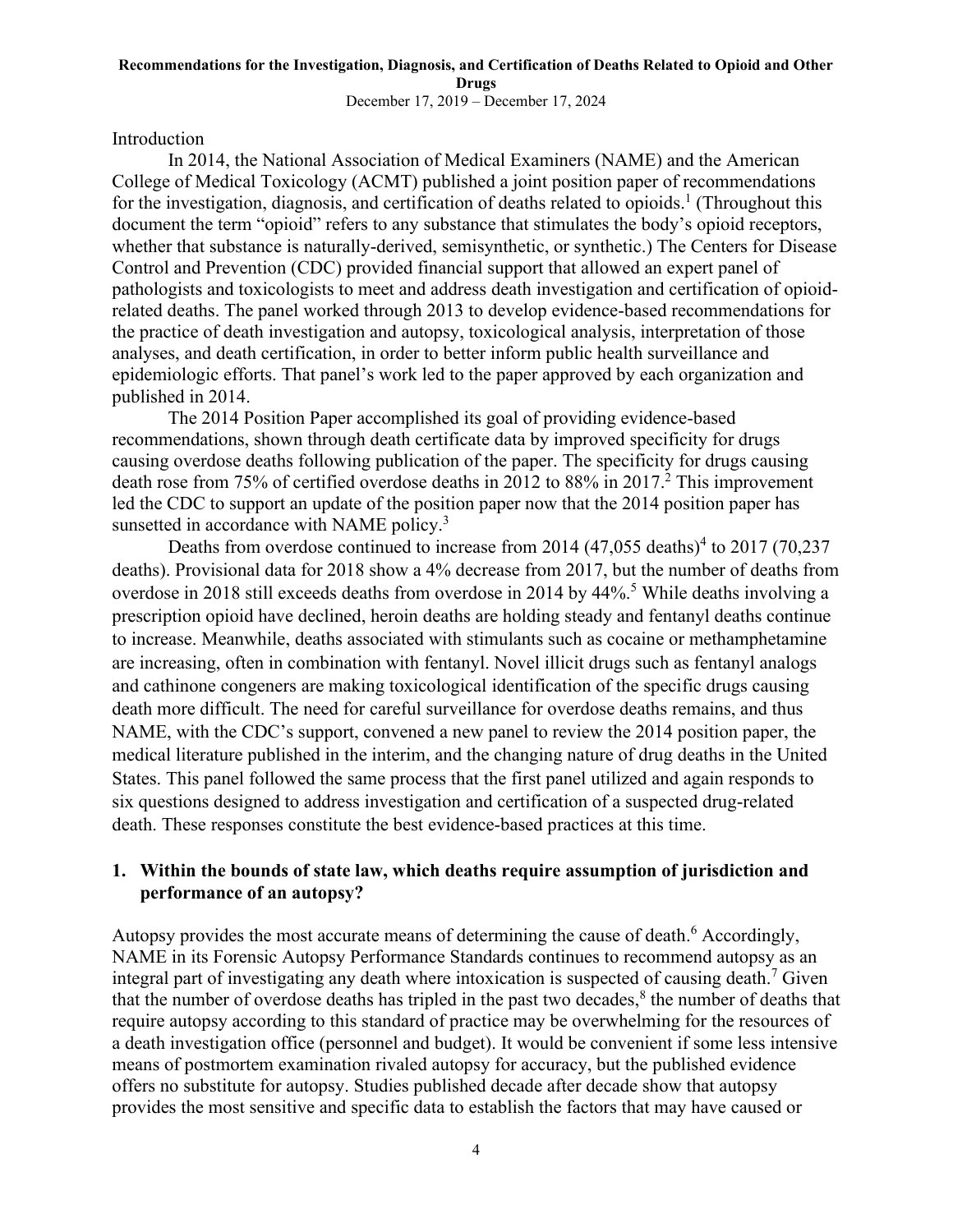<span id="page-4-2"></span><span id="page-4-1"></span><span id="page-4-0"></span>December 17, 2019 – December 17, 2024

contributed to death,  $9,10,11$  including the practice of forensic pathology.  $6,12,13$  $6,12,13$  External examination alone is less accurate than autopsy when drugs are present in the decedent,<sup>14</sup> even in the presence of scene findings that strongly suggest overdose as a possibility.<sup>15</sup> Postmortem radiology imaging, such as computed tomography scans, seems to offer some promise, but the literature concerning virtual autopsy and overdose deaths is sparse. A few articles concentrate on prescription medication overdoses.<sup>16-17</sup> A general study describes the use of postmortem CT scans in Australia as an integral part of the preliminary case evaluation process, along with medical history, circumstances surrounding death, the external appearance of the body, and overnight toxicology screens.<sup>18</sup> The report indicates that this process has reduced the office autopsy rate from 62% to 47%, but the report goes on to state that postmortem CT scans are an adjunct to autopsy by predicting findings at autopsy.<sup>[18](#page-4-0)</sup> A study of the role of postmortem CT in the investigation of intentional medication overdoses found that in most cases of confirmed overdose the CT images showed no diagnostic features, though in some cases a well-defined layer of radio-opaque material was visible along the gastric mucosa.<sup>[16](#page-4-1)</sup> The authors of these studies do not mention the role of CT in overdose deaths involving illicit drug or substance misuse. One article reports a retrospective study of individuals that died of intoxication with heroin or methadone or both.<sup>19</sup> The bodies in the study group and control group were examined after death by both whole body CT imaging and by conventional autopsy. The authors report that the triad of cerebral edema, pulmonary edema, and bladder distention was 100% specific but only 26% sensitive for a death due to opioid intoxication when compared to the control group. Given the paucity of scientific studies on the use of postmortem CT and other enhanced imaging in the investigation of suspected overdose deaths, the panel finds that this modality is best considered experimental and not ready for application in routine forensic practice until more studies comparing autopsy with postmortem CT imaging are published.

Taking the factors discussed in the preceding paragraph into consideration, the panel continues to recommend that a medical examiner or coroner (ME/C) assume jurisdiction and perform, or cause to be performed, an autopsy to determine the cause and manner of death whenever intoxication is suspected as a possible cause for death (with one exception described below). Peer-reviewed articles showing evidence that external examination-only coupled with strong evidence of illicit drug use (such as a cooker spoon and syringe on a countertop) are just as accurate as autopsy in a similar type of death scene have not been published. Scientific articles have been published for decades showing that diagnoses will be in error when compared to an autopsy in up to 20-30% of cases,  $6,8-13$  $6,8-13$  $6,8-13$  and death investigation offices can provide more accurate determinations of the cause of death in suspected overdoses as well as in other cases by performing autopsies in these cases.

In an ideal world every death investigation office would have the resources and personnel to investigate each death reported to the office with an autopsy, but not every office operates in ideal circumstances. This leaves an office in the difficult position of not autopsying bodies that are best evaluated with an autopsy or else exceeding the NAME standard for maximum number of autopsies (250) per pathologist per year.<sup>[7](#page-3-2)</sup> Neither of these choices serves the public well. For the good of death investigation and for public health the panel strongly recommends that a ME/C office receive enough funding and personnel to allow for autopsy of these suspected overdose deaths without violating the NAME autopsy practice standards.

<span id="page-4-3"></span>An autopsy includes external examination, and in a suspected overdose death the pathologist should look for signs of illicit drug use, such as needle marks or needle tracks or any drug evidence or paraphernalia in the decedent's clothing.<sup>20</sup> The internal examination includes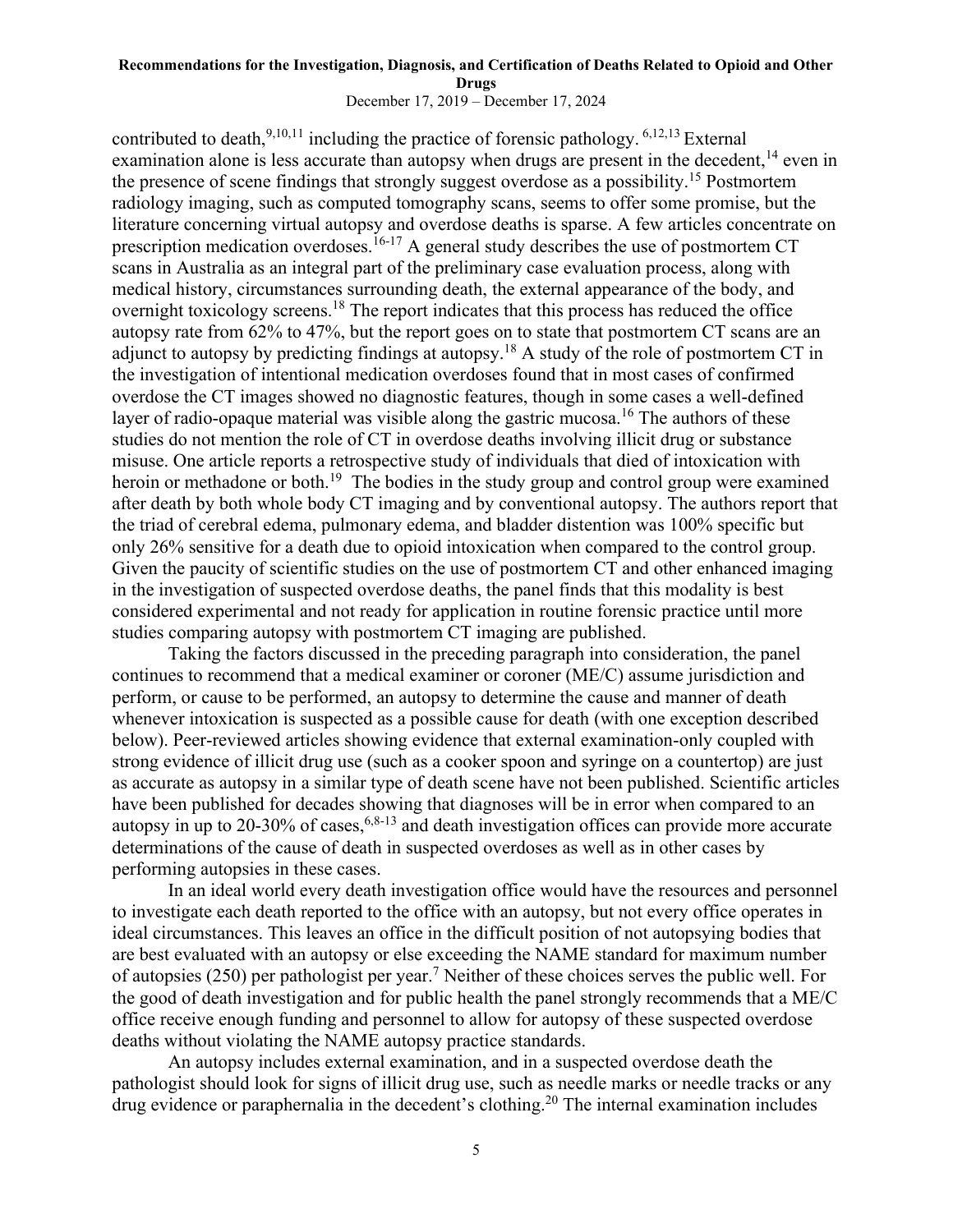<span id="page-5-2"></span>December 17, 2019 – December 17, 2024

examination of the organs in the torso, head, and neck, where a pathologist may find evidence such as drug evidence or patches in a body cavity, pulmonary edema, a distended bladder, brain swelling,<sup>21</sup> or birefringent foreign body material in the lungs.<sup>22</sup> The panel recommends that whenever a ME/C does assume jurisdiction in a death, the ME/C should also seek and assume custody of any laboratory specimens obtained prior to death by medical professionals (e.g. blood, serum, or urine).<sup>23</sup> A death investigation office will increase its chance of obtaining hospital specimens by developing collegial relationships with the appropriate health care laboratories.

<span id="page-5-1"></span>Before proceeding to Question 2, it is important to note that the NAME Forensic Autopsy Performance Standards do allow for deferring autopsy in a select subset of suspected overdose cases, specifically delayed deaths due to overdose or suspected overdose.<sup>[7](#page-3-2)</sup> The panel agrees with this practice for this subset of cases. Such cases still deserve postmortem investigation with review of the medical record from the time of hospital admission to death. In determining the contribution of substances detected by toxicological analysis, the pathologist should look for particular features in the hospital evaluation, such as antemortem drug screens, clinical course and diagnoses, and any CT scans that may show lack of any internal finding that could better explain death. It is important to seek any admission blood or urine that could be used for postmortem toxicological analysis.

<span id="page-5-0"></span>Finally, death investigation is governed by individual state or local law, with many factors informing regional variations in practice. Local laws governing jurisdiction influence which cases receive autopsies.<sup>[7](#page-3-2)</sup> Individual families or entire communities may object to autopsy due to the procedure's real or perceived inconsistency with their religious or cultural priorities. In some cases, this has led to a legal hearing before a judge.<sup>24</sup> Far preferable to settling such disagreements in court is to develop good professional relationships with representative faith leaders in the community of practice and to involve those leaders in the interview portion of investigations occurring in their communities. An informed and empathetic discussion with the family and a faith leader that the family respects will often allow the family and the death investigation office to reach an acceptable accord. One common misapprehension about the forensic process is that a long delay will occur prior to interment (usually the delay is shorter than the family anticipates, and frequently the pathologist can adjust the timing of autopsy on a case-by-case basis). Another misunderstanding is that the pursuit of cause and manner of death is one of purely medical curiosity, when in fact the cause and manner of the certification will likely have bearing on the family's ensuing administrative needs. Families sometimes do not understand that the implication or exclusion of another person's involvement in the circumstances of the subject's death may depend on autopsy findings. In the event that the family and death investigation office cannot reach an agreement suitable to each party, then a judge may hear and decide the matter.<sup>[24-](#page-5-0)25</sup> In the event of a court order prohibiting an autopsy, the pathologist may wish to explain to the judge that the death certificate will indicate that a court order prohibited autopsy, which may lead the judge to reconsider the order prohibiting autopsy.

## 2. **What constitutes an appropriate and necessary scene investigation?**

The expert panel continues to support the practices recommended in the *USDOJ NIJ Death Investigation Guidelines* published by the United States Department of Justice. <sup>26</sup> The panel concurs with the investigative guidelines calling for an investigator and ME/C to look for evidence of drug use or misuse; examples are listed in Table 1. The ME/C should document any medical therapy, both at the scene in the form of acute resuscitation attempts (e.g., intravenous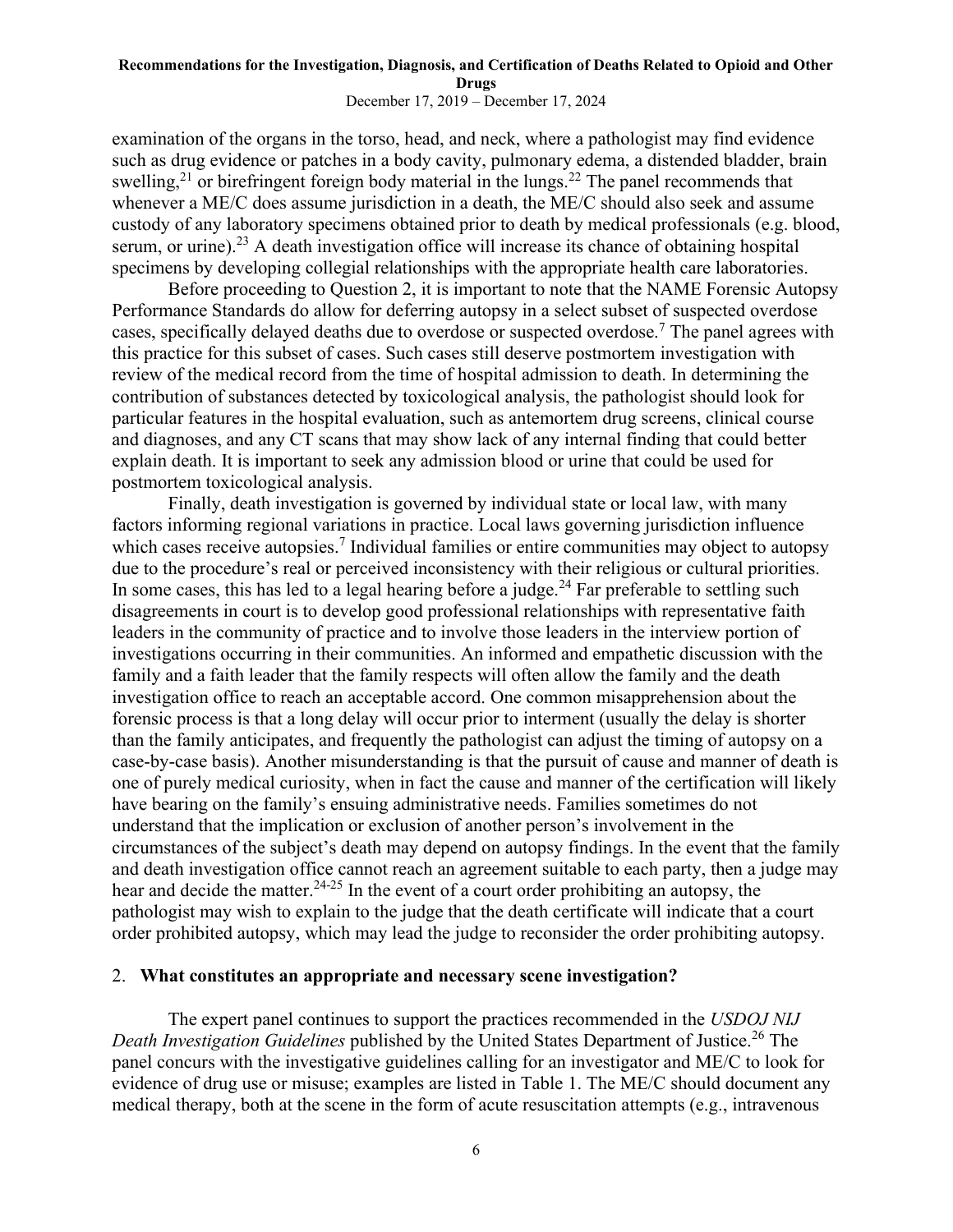December 17, 2019 – December 17, 2024

access sites, naloxone administration) and subsequently in the form of medical and prescription records concerning the decedent's medical history.

Powerful opioids such as carfentanil have created fear that individuals responding to and investigating a scene may be overcome and even die by accidentally inhaling or touching these extremely potent substances. Fortunately, this fear has proved to be more theoretical than practical. The members of the American College of Medical Toxicology have extensive experience evaluating individuals in the emergency setting, and their experience has shown that simple measures are adequate to protect responders. Nitrile gloves prevent dermal absorption, and N95 respirator masks provide sufficient protection in the rare event that drug particles are suspended in air. Shields to protect the eyes and mouth are appropriate if exposure from a splash is a concern. Paramedics or individuals working at a death scene should be trained to recognize the signs and symptoms of opioid intoxication and have naloxone readily available to administer if an individual shows objective signs of hypoventilation or a depressed level of consciousness. The ACMT has a full position statement on this subject.<sup>27</sup>

The 2019 Position Paper Panel recommends taking an inventory of medications found at the scene. There is a place for judgment in making such an inventory on the part of the responsible death investigation system. All substances that seem pertinent are worthy of inventory, but an office must develop its own policies concerning how diligently to search and where a search ends (that is, does the investigator inventory substances and medications found in the immediate vicinity of the decedent, in the room, in the entire house?). If possible, state prescription drug monitoring programs should be queried for information that can be useful in the evaluation of deaths where opioids are detected. Prescription drug monitoring programs are an effective means of reducing prescription drug diversion and thus "safeguard public health and safety while supporting the legitimate use of controlled substances."<sup>28</sup> The panel recommends that ME/Cs have access to the information available in prescription drug monitoring programs. Given the ease of travel in the United States, access to the prescription drug monitoring programs in adjacent states is appropriate for death investigation offices.

## 3. **When is it appropriate or necessary to perform toxicology testing?**

<span id="page-6-0"></span>The combination of history, investigative information, and autopsy is an insensitive indicator of drug intoxication,29-30 but constraints on resources are common in forensic practice. Some forensic offices have found it useful to assess cases in the morgue for the presence of drugs based on a quick screening test of urine with a kit.<sup>[30-](#page-6-0)31</sup> Screening tests alone offer generally incomplete evidence, are subject to false positives, lack confirmation, and are thus inadequate for establishing a cause of death.<sup>[30](#page-6-0)[-31](#page-6-1)</sup> Therefore, the panel recommends performing toxicological analysis to identify and quantify controlled and illicit substances as well as appropriate novel illicit drugs on all decedents for whom one or more of the following circumstances are true:

- <span id="page-6-1"></span>1. Known history of prescription drug or illicit substance use; 32
- 2. Evidence of opioid or illicit drug or substance use revealed by scene investigation;
- 3. Autopsy findings suggesting a history of illicit drug or substance use (including needle marks, hepatic cirrhosis, and cases in which birefringent crystalline material is within foreign body giant cells in the lungs);
- 4. Massive lung edema and froth in airways present with no grossly visible explanation (e.g., heart disease) or other non-toxicological explanation (e.g., epileptic seizure);<sup>33</sup>
- 5. Potential or suspected smugglers of illicit drugs (mules);  $34$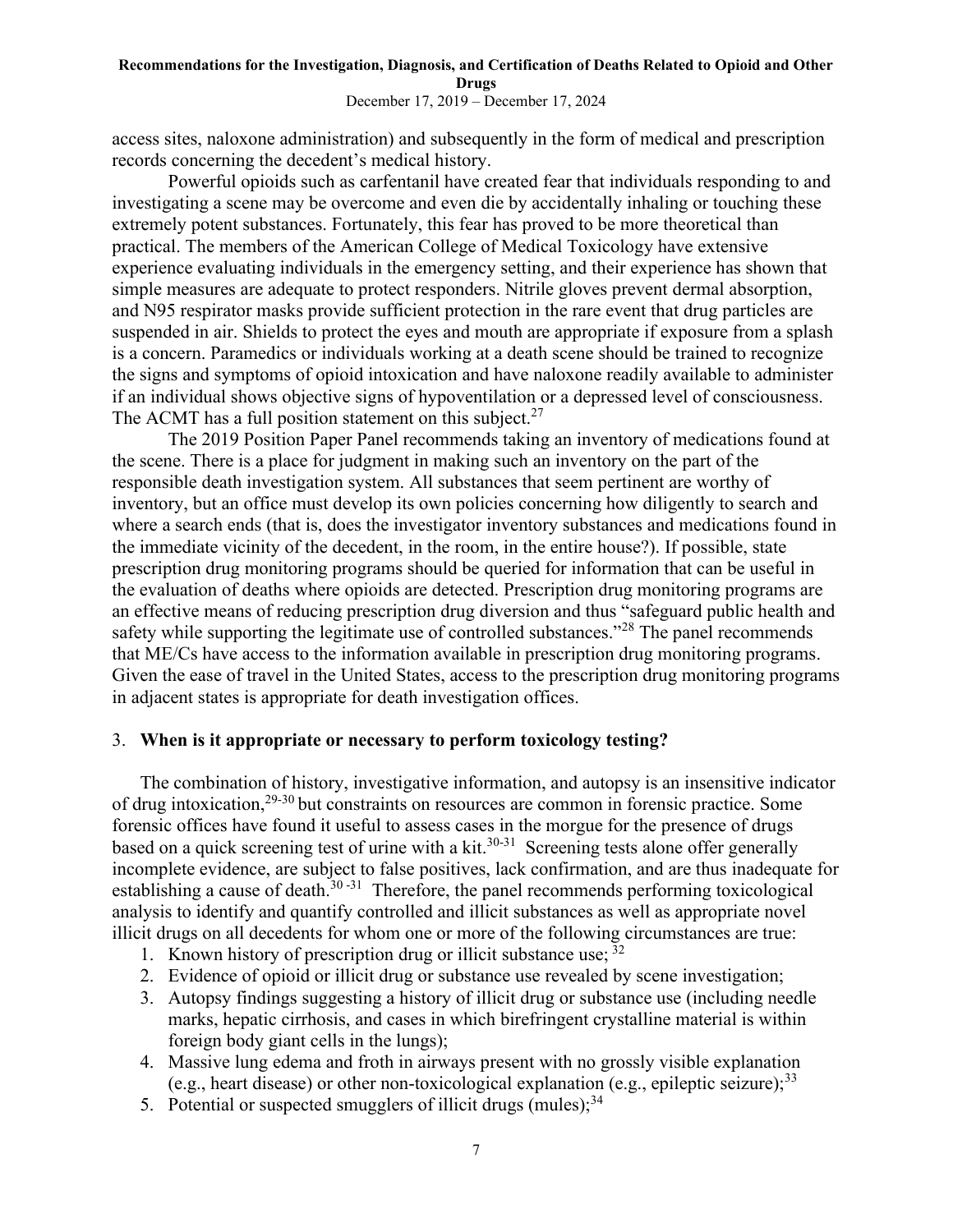December 17, 2019 – December 17, 2024

- 6. No unequivocal cause for death identified at autopsy;
- 7. Decedents with a potential natural cause of death visible at autopsy whenever a drug or substance may also play a role in death, whether that substance may have precipitated death or contributed to death by an additive mechanism, such as prescription druginduced respiratory depression or methamphetamine-induced cardiomegaly; or
- 8. Traumatic deaths (that is, deaths caused by something other than natural disease).

The panel makes this recommendation with the understanding that these are general guidelines. It is not possible to anticipate every possible scenario, and a death investigation office must develop its own guidelines and use its own judgment as it investigates each case on its own merits.

## **4. What are the best techniques for specimen collection and what should be the scope of the toxicological analysis?**

<span id="page-7-0"></span>Factors such as delay in autopsy, sampling technique, and specimen preservation contribute more to inaccuracies associated with toxicological testing than do the testing procedures themselves.<sup>35</sup> Pathologists can mitigate these factors by procuring and storing toxicology specimens under optimal conditions.[23,3](#page-5-1)6 The NAME Forensic Autopsy Performance Standards call for collection of blood, urine, and vitreous humor as toxicology specimens in all cases whenever these specimens are available.<sup>[7](#page-3-2)</sup> Specimens that may be particularly relevant to deaths related to opioids include blood, vitreous humor, urine, bile,  $2^{3,37}$  and gastric contents.

Because of postmortem redistribution of drugs, the best source of a blood sample for toxicological analysis is the ilio-femoral vein.[23](#page-5-1)[,36](#page-7-0) If ilio-femoral vein blood is not available, then blood from the subclavian vein, the heart or aorta, or any other intact blood vessel is the next choice, listed in decreasing order of desirability.<sup>[23](#page-5-1)</sup> Blood obtained from a body cavity is a specimen of last resort.

Label each specimen as specifically as possible regarding the anatomical source of the specimen (e.g., "blood from iliac vein" or "blood obtained externally from femoral vein", not "blood"). Store specimens in tightly sealed containers at 4° C for short term storage. Potassium oxalate and sodium fluoride are the anticoagulant and preservative, respectively, of choice for blood for routine cases; these chemicals are present in commercially prepared gray top tubes. Articles summarize and detail specimen selection, collection, and storage.<sup>[23](#page-5-1)[,36](#page-7-0)</sup>

The introduction of variant forms of drugs into the illicit drug market has made it difficult for toxicology panels to keep up with the variety of substances being sold and consumed in 2019. Sharing data among death investigation offices, toxicology laboratories, law enforcement agencies, etc. may help all these groups keep abreast of the constant change in the illicit drug market. Keeping abreast of the types of drugs seen locally, including those on the illicit drug market, is necessary to ensure adequate coverage in toxicological analyses.

An adequate analyte panel for opioid substances includes all common opioid analytes, including but not necessarily limited to those listed below.

buprenorphine (norbuprenorphine) codeine fentanyl (and fentanyl analogs)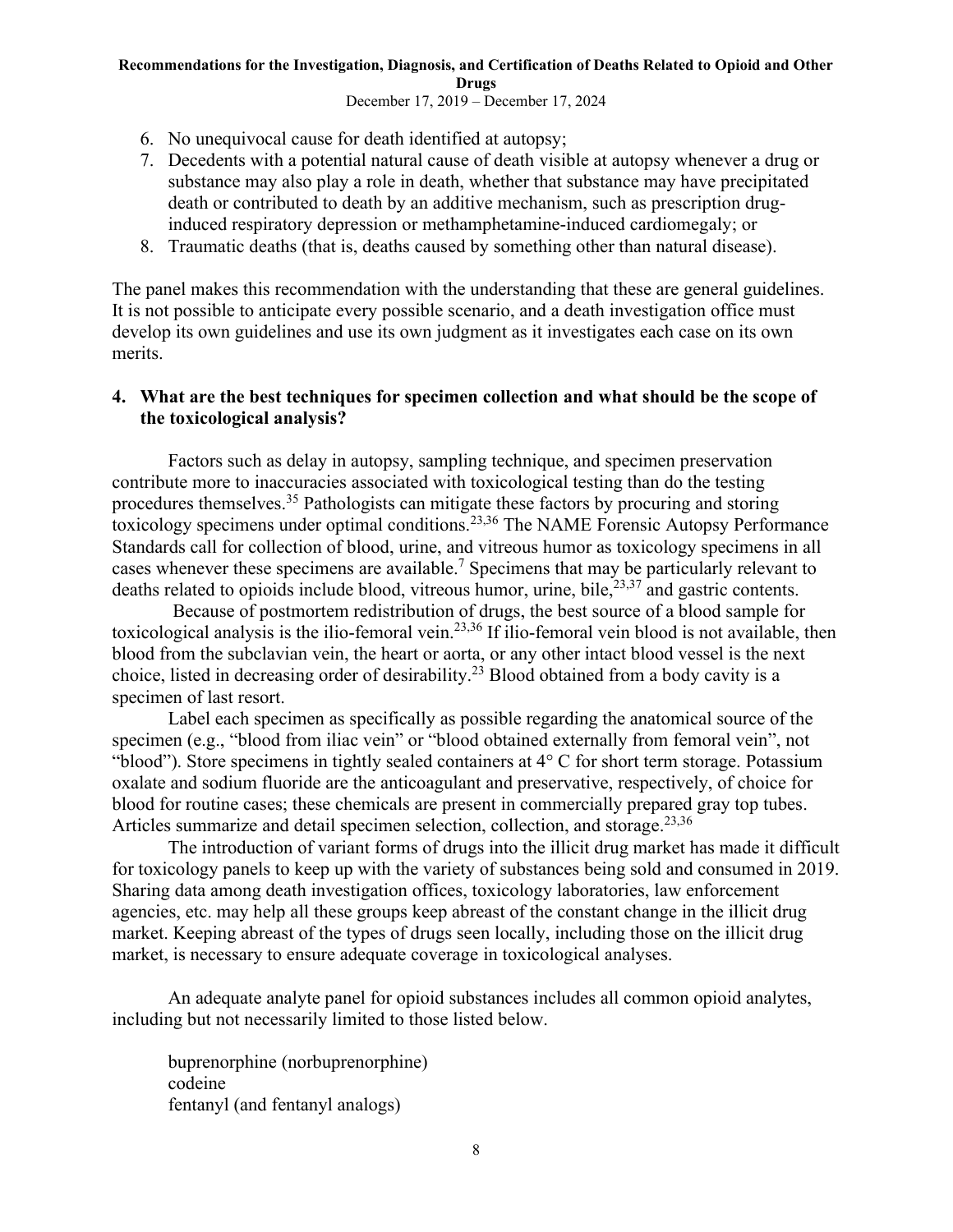December 17, 2019 – December 17, 2024

hydrocodone hydromorphone loperamide methadone 6-acetylmorphine morphine oxycodone oxymorphone tapentadol tramadol

A full toxicological panel should include substances such as

opioids, benzodiazepines, antidepressants, muscle relaxants, sleep aids, ethanol, pain adjunctive medications (e.g., gabapentinoids, select anticonvulsants, etc.), stimulants, and new psychoactive drugs that become prevalent

This list will change over time as pharmaceutical companies market new drugs or cease production of a drug that is currently available and as new illicit psychoactive drugs enter and leave the market. ME/C offices should have a policy to periodically review the scope of the toxicology panel that the office routinely requests for its cases.

## **5. How does the interpretation of postmortem drug concentrations affect the certification of deaths related to drugs or intoxicating substances?**

Death investigation differs from clinical medical practice in the use of toxicological analysis. Clinicians caring for living patients treat symptoms empirically and have little practical use for analyses that may not be completed until days after the patient has recovered or died. Death investigation, on the other hand, can wait for toxicological tests that will definitively identify and quantify drugs and other chemical substances present in a decedent's body at the time of death. Postmortem drug concentrations are useful, even essential, in the determination of cause of death, but toxicological test results must be interpreted in the context of the circumstances surrounding death, the medical history, the scene of the death, and the autopsy findings.<sup>38-39</sup>

A ME/C must use caution when relying on case studies and published tables of toxicology results, which are often based on a few cases and provide little or no contextual information about specific case details. Given the proper circumstances and autopsy findings, a drug can cause death even at a concentration below what some consider a reported "lethal range." Conversely, the simple presence of a drug concentration within the reported "lethal range" does not necessarily make the drug the cause of death. Furthermore, drug concentrations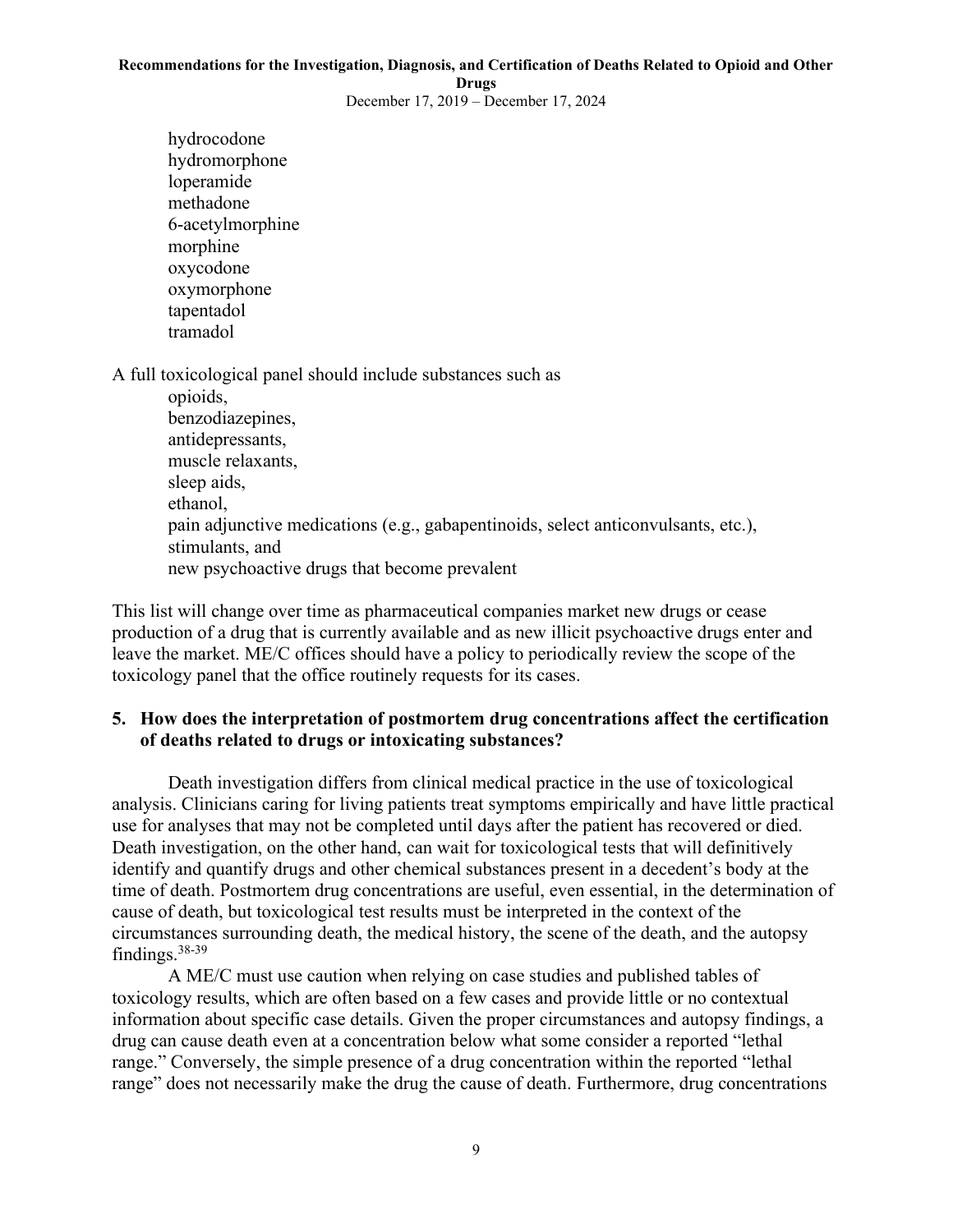measured in postmortem samples should not be used to calculate the quantity of medication consumed. 40-41

Postmortem redistribution is unpredictable in magnitude and direction and may not occur in every case. Nevertheless, a ME/C can generally make reasoned, clear, and defensible determinations of the cause and manner of death by using sound judgment based on the complete investigative and autopsy findings. The existence of postmortem redistribution should not serve as an excuse to avoid making decisions concerning cause and manner of death in cases with toxicological findings.

Tolerance accounts for some of the overlap between therapeutic, supratherapeutic, and lethal concentrations of opioid analgesics observed in decedents, complicating the interpretation of postmortem concentrations of opioids and other drugs.<sup>42</sup> There is no reliable quantifiable measure of drug tolerance before or after death. Nevertheless, pathologists able to enter and search a state's Prescription Drug Monitoring Program database have access to more data concerning an individual's use of opioids than was generally available prior to the creation of these prescription databases. Evidence of a history of prescription opioid use may allow a pathologist to infer some degree of opioid tolerance as opposed to a decedent's being opioidnaïve, remembering that such an inference makes assumptions about appropriate use of the prescription medication that may or may not be true.

Drug-drug interactions are complex and can occur on two levels – pharmacokinetic and pharmacodynamic.<sup>43</sup> Because many variables determine whether any interactions occur, no *a priori* method can determine whether any interaction occurred in a given case; this should not, however, preclude consideration of potential interactions with respect to cause of death determination based on known pharmacological properties.

Determination of the cause of death should account for pathways of drug metabolism. Given that heroin is metabolized rapidly to 6-acetylmorphine (6-AM), the presence of 6-AM in a biological sample rather than heroin is sufficient evidence to ascribe intoxication to heroin. In the absence of 6-AM, heroin use can be reasonably inferred by other means. For example, pure morphine could come from the ingestion of morphine or as a metabolite of codeine. In heroin, however, codeine from the opium derived from poppies is present as a slight contaminant, and so a blood morphine: codeine ratio greater than 1 may be considered as evidence of heroin use, <sup>44-45</sup> particularly in a setting where illicit drug paraphernalia suggests illicit drug use.<sup>46</sup> Of course, if testing of residue in a syringe at the scene should reveal heroin, then that is stronger evidence still of heroin use.

Interpretation of solid tissue concentrations of drugs is complicated and often impossible beyond qualitative evidence of exposure, particularly in a body that has passed beyond autolysis to a more advanced stage of decomposition. Drugs may distribute unevenly throughout organs such as the liver or brain because of variations in blood flow, bio-accumulation, solubility in fat or water, and other factors, further complicating interpretation.<sup>47</sup>

## **6. What are the optimal methods for determining and recording (certifying) cause of death, manner of death, and how injury occurred (including wording on the death certificate)?**

Death certificate data are often used to determine priorities in public health. Four sections of the death certificate are particularly important to research and public health work on drug-related deaths – Cause of Death, Other Significant Conditions Contributing to Death, Manner of Death,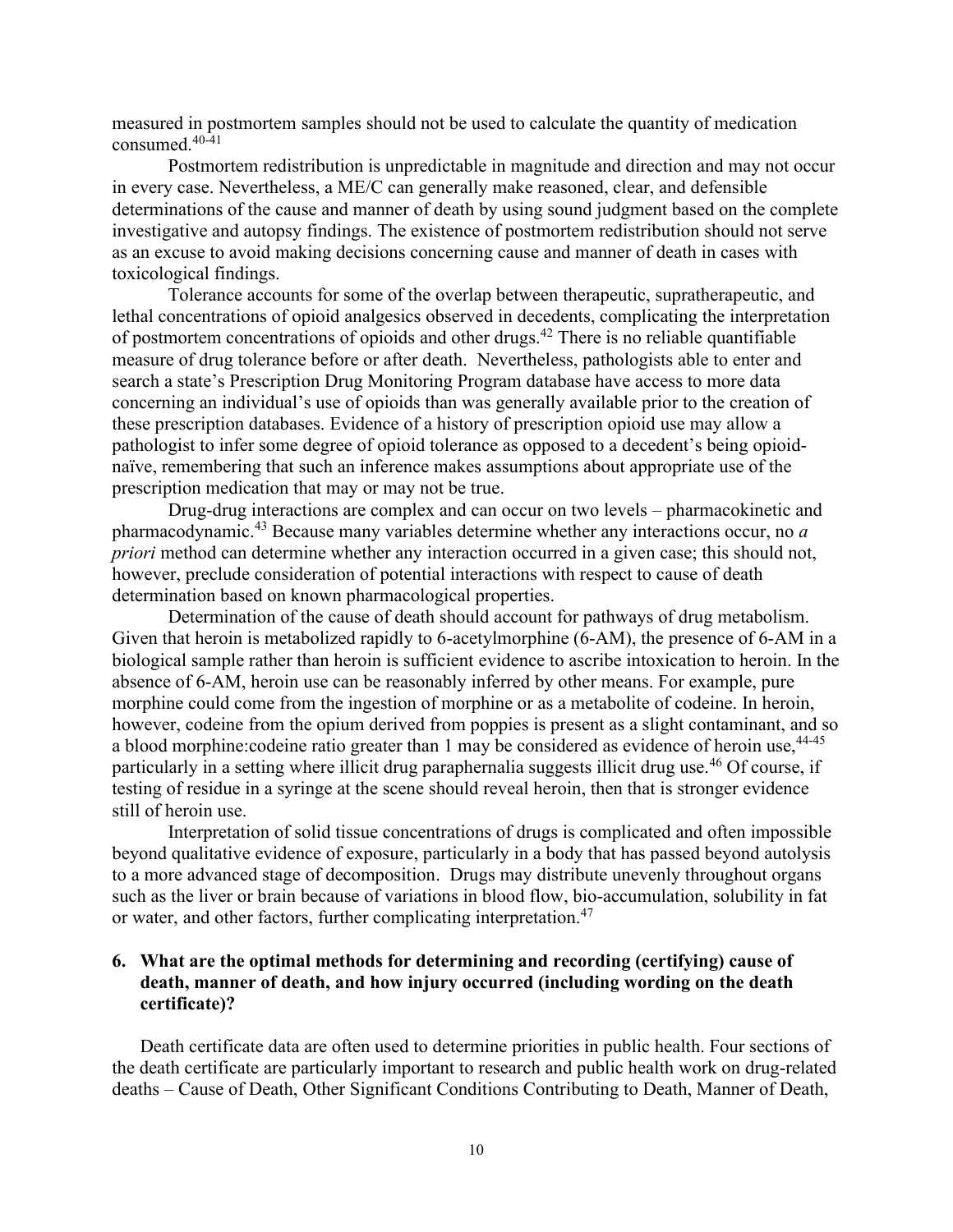and the section labeled "Describe How Injury Occurred." Death certificates must be filed in accordance with state statutes, and filing is sometimes necessary before toxicology results and cause are known. Nevertheless, in order to maximize useful information about drug deaths, the panel recommends that the death certificate be completed with the most specific details available about a given death and amended when toxicological results are known and interpreted.

## Cause of Death

<span id="page-10-0"></span>If a death is attributed to a single drug or to a combination of drugs, whether as cause or as a contributing factor, then the best and recommended practice is to list the generic name of all of the drugs.<sup>48-49</sup> The recommended approach applies to drugs present in concentrations sufficient to have caused death or to have contributed to death in a given case. Avoid vague, nonspecific descriptions such as "mixed drug intoxication" or "polypharmacy" without including the names of the drugs responsible for causing death.

It is easy to state that the certifier should record the drug or drugs that caused death, but distinguishing substances that played a role in death from substances that simply happened to be present at the time of death is complex, with many factors to consider. Suppose that analysis revealed eight different substances in a decedent – alprazolam, 6-acetylmorphine, morphine, codeine, hydrocodone, ethanol, acetaminophen, and diphenhydramine. Choosing only 1 of these 8 substances seems inappropriate, but simply listing every substance also seems inappropriate, as low concentrations of acetaminophen are unlikely to be toxic. As stated earlier, toxicological test results must be interpreted in the context of the circumstances surrounding death, the medical history, the decedent's experience with drugs, the scene of the death, and the autopsy findings. Concentrations can help distinguish substances that played a crucial role in causing death from substances that seem unlikely to be responsible for death. Unfortunately, there is no simple way to definitively distinguish between lethal and sub-lethal concentrations for an individual decedent since many factors influence the concentration in postmortem sample (e.g. postmortem redistribution) and its impact on the individual (e.g. tolerance). Nevertheless, knowledge of human physiology and pharmacology can provide useful clues for making this determination. The panel recommends consulting with a forensic pathologist or toxicologist when difficult questions of interpretation arise, as pathologists and toxicologists have experience with postmortem casework.

Drugs can be divided into various classes based on their mechanism of pharmacologic action. Opioids (heroin, fentanyl, fentanyl-analogs, oxycodone, hydrocodone, methadone, etc.) depress the normal function of the central nervous system, including the drive to continue breathing. Drugs in the benzodiazepine family (e.g. diazepam, alprazolam, lorazepam, temazepam, etc.) also depress the normal function of the central nervous system, as do ethanol and barbiturates. If investigation into the circumstances surrounding death indicates that the decedent seemed drowsy or difficult to wake or developed loud snoring, then that scenario suggests that any drugs present that depress the normal function of the central nervous system were likely to have played a role in causing that death.<sup>[20](#page-4-3)</sup>

Other drugs stimulate the central nervous system, such as cocaine, drugs in the amphetamine family (methamphetamine or other amphetamine drug forms such as 3,4 methylenedioxymethamphetamine or 3,4-methylenedioxyamphetamine, etc.), and cathinones. If investigation into the circumstances surrounding death indicates that the decedent seemed unusually frantic or complained of burning up, or if the decedent entered a frenzied state exhibiting unusual strength, then those scenarios suggest that any drugs present that stimulate the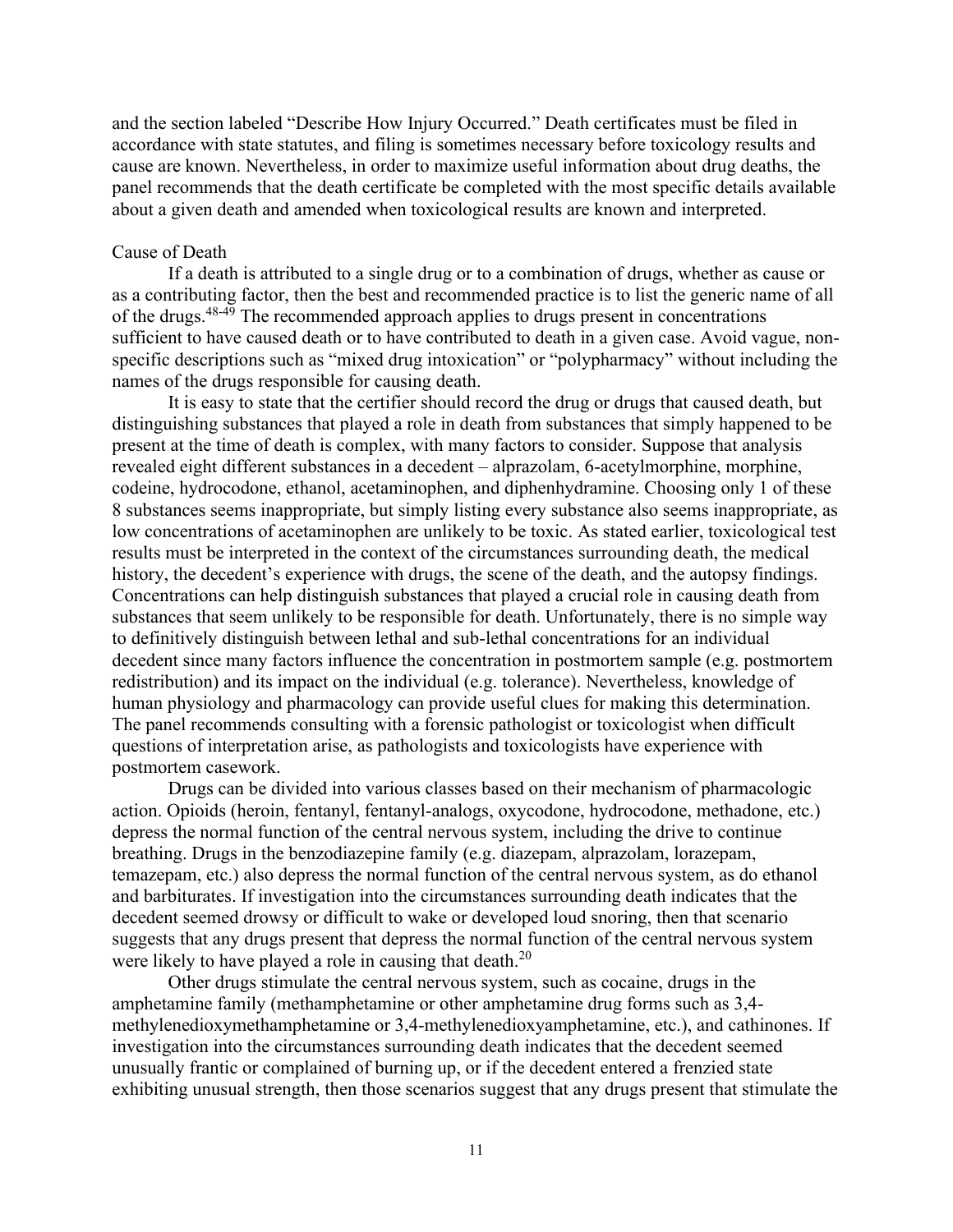central nervous system as cocaine and amphetamines do were likely to have played a role in causing that death and should be listed as causing death.<sup>50</sup> The presence of contraction band necrosis in the heart also suggests that one or more of these sympathetic nervous system stimulants played a role in death, particularly if death followed a sudden collapse.<sup>[22](#page-5-2)</sup>

Because cocaine and amphetamines are cardiotoxic, they have the potential to cause a dysrhythmia, which can cause sudden collapse and death.<sup>[22](#page-5-2)</sup> Methadone also has the potential to cause a dysrhythmia and sudden death because of its association with a particular dysrhythmia called torsades de pointes.<sup>51</sup> Consider these substances as potential causes for death if they are present on toxicological analysis and the history indicates a sudden collapse and death.

As initially stated, determining which drugs played a role in death is difficult, and it is not made any easier by some of the new drugs that have entered the illicit market. Kratom and other new psychoactive substances appear to have both stimulant and sedative aspects to their pharmacologic action, and more substances are being released illicitly that have never had their pharmacological properties in humans determined. It is reasonable to consider structurally similar compounds as having similar pharmacologic effects in the certification of deaths involving chemical analogs that have not as yet been studied as thoroughly as their bettercharacterized parent compounds. Whatever the circumstances surrounding death and whatever the substances detected by toxicological analysis, the goal for death certification is to record the drug or drugs that the certifier believed caused or contributed to death. In 2019, the CDC published a reference guide with examples for completing the death certificate for drug toxicity deaths.<sup>52</sup> The CDC instructs certifiers to list only the parent drug rather than all the drug metabolites that may be listed in a toxicology report. For the hypothetical example where 8 different substances were detected in a decedent mentioned above, the best approach is to certify that "heroin" played a role in causing death rather than listing "6-acetylmorphine" and "morphine" (heroin metabolites) and "codeine" (an opioid naturally present in opium poppies and thus in heroin). Finally, the order in which the drugs are listed makes little difference to the public health system. The important thing is to record the drugs responsible for causing death and not to record drugs that played no role in death.

### <span id="page-11-0"></span>Other Significant Conditions

In this section, also referred to as "Part II" of the Cause of Death, list conditions that might have predisposed the person to death but which the certifier does not consider sufficient to have caused death in this particular case. For example, obstructive sleep apnea might contribute to death from an opioid overdose without being the underlying cause of death. The recommendations for specificity in wording the cause of death also apply to listing contributing factors. It is inappropriate to list all substances detected on toxicological analysis in this section, just as it is inappropriate to list medical conditions that did not cause death, however interesting those substances or conditions may be. The information supplied on the death certificate should pertain to the death.

### Manner of Death

Drug-related deaths are often complex, requiring thorough investigation. This investigative information is then used in conjunction with the results of the autopsy and toxicological testing to determine a manner of death, whether accident, suicide, or homicide. The determination of suicide is often difficult; ME/Cs must base a determination of suicide on appropriate investigative information and postmortem findings and be able to defend this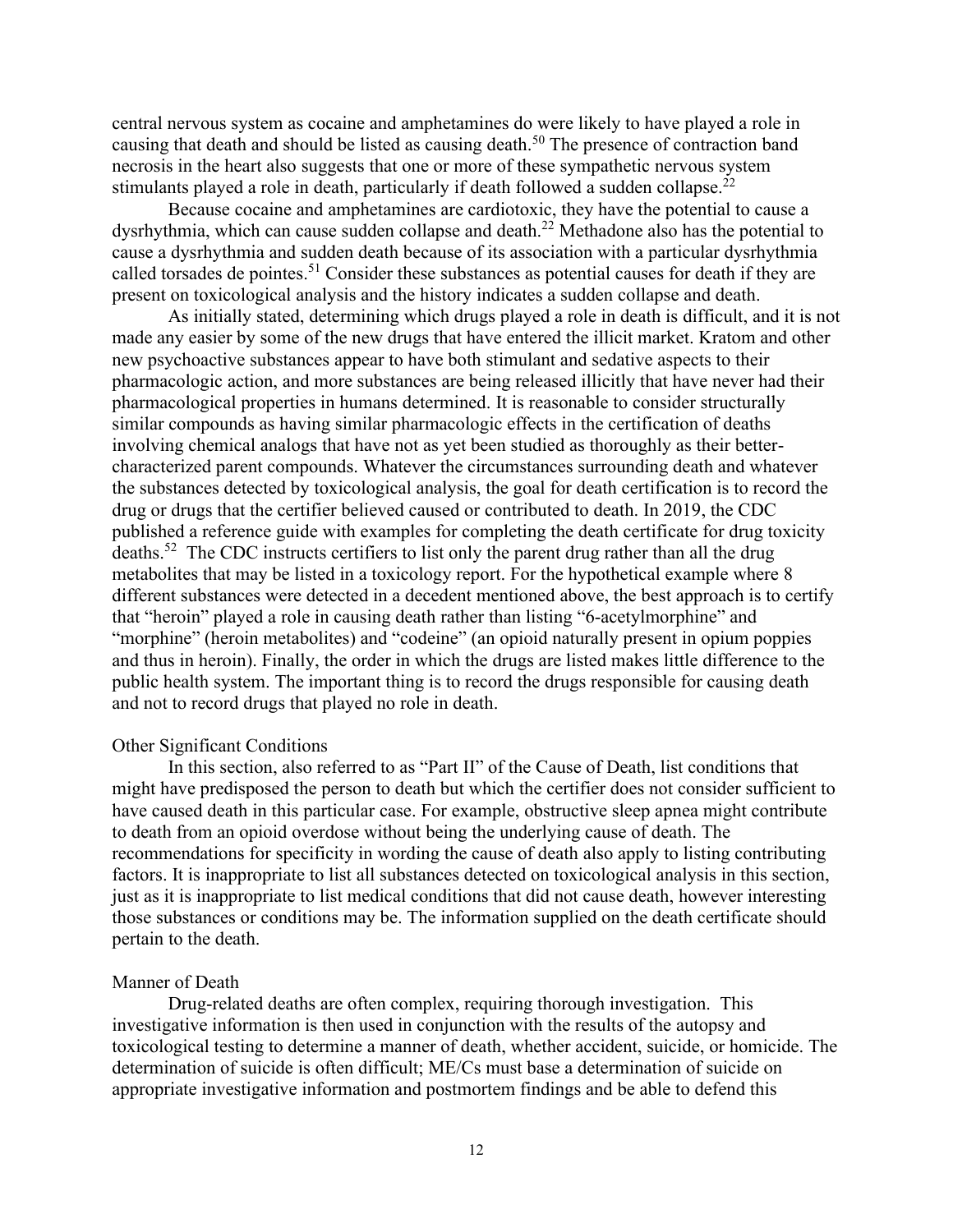determination. Published guidelines from the CDC indicate that in a suicide the fatal injury must be consistent with being self-inflicted and that there should be indication of intent of self-harm.<sup>[49,5](#page-10-0)3</sup> By these criteria, intentional misuse of opioids in excess amounts for self-treatment or for the sensations that the drugs cause, while dangerous, does not by itself constitute a suicide. At the same time, assigning "undetermined" as the manner of death as a matter of course for deaths due to intoxication does not serve the public good, nor does this practice support efforts to intervene and prevent future intoxication deaths of a similar sort. The panel recommends classifying deaths from the misuse of opioids without any apparent intent of self-harm as "accident." Reserve "undetermined" as the manner for the rare cases in which evidence exists to support more than one possible determination, that is, where some evidence suggests accident and other evidence suggests suicide or homicide.

It is important to note that a death certificate is a public health document designed to provide information to promote improved public health. A death certificate is no place for the legal system to try to arrange words and concepts in a way to help one side of a potential legal dispute gain an advantage over the other side in a court of law. In particular, "homicide" as a manner of death is not a legal charge, and therefore it makes no medical sense to certify a death as a "homicide" to help an attorney that anticipates bringing some sort of criminal charge of wrongful death in a given case. The legal system must bring legal charges according to its mandate, and it can do so regardless of the manner determination by the certifier. Homicide as the manner of death for a drug overdose should be reserved for an intentional exposure to inappropriately sedate or end the life of a specific individual as a kind of assault or poisoning.

### How Injury Occurred

Public health research seeks trends or associations with a specific cause of death to help determine the type of programs that may help reverse practices leading to unnecessary deaths. It is for this reason that death certificates request information on how the injury occurred. On the other hand, relatives of decedents are often opposed to having sensitive information on a document that they must present publicly in tending to the decedent's affairs after death. Meanwhile, the certifier often knows few of the sorts of details that health departments wish to know about overdose deaths, such as route of administration or the source of the drug. To the extent possible, health departments hope that certifiers will provide information in the "How Injury Occurred" field concerning information about the decedent's medical history that directly pertains to the cause of death, the route of administration, the drug source, and the type of drug formulation. Avoid the use of personal identifiers in this section, as such information may impede attempts to create de-identified data for public health work and may later prove to be incorrect.

### Where Injury Occurred

Death certificates require a certifier to describe where and when the injury occurred. This can be difficult or impossible with overdoses. No one but the decedent may know where the decedent used the drug, or the decedent may have used one drug in one location and another drug later in a separate location. If the place of substance use is not known, then it is appropriate to enter the place where the decedent became unresponsive or was found dead.<sup>[52](#page-11-0)</sup>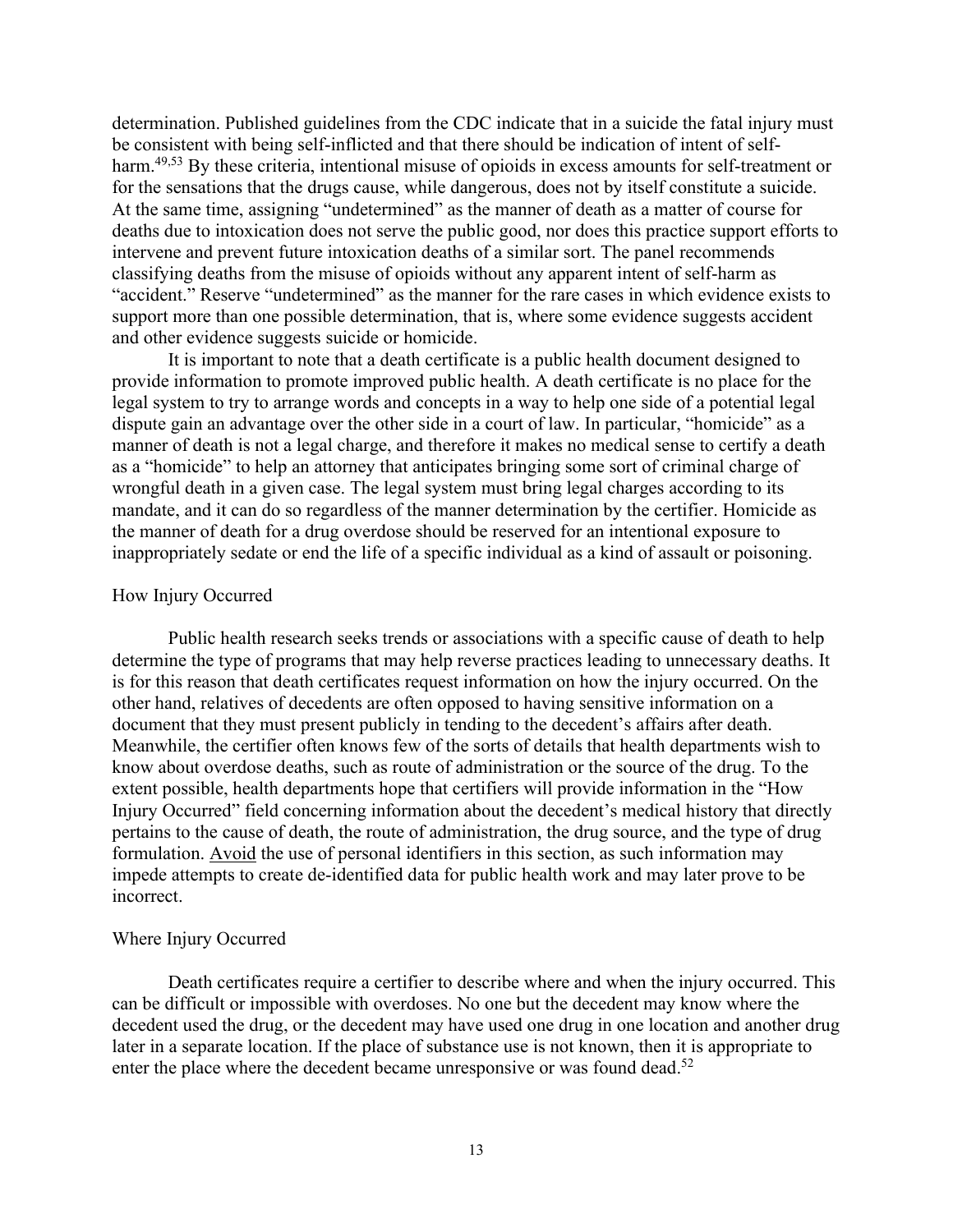## Summary

The recommendations of this panel are based on the best evidence provided in the medical literature for the investigation, evaluation, and certification of opioid-related deaths at the time of review. ME/Cs and toxicologists value their ability to work independently, but cooperation on a problem common to all strengthens the ME/C community's response to the opioid epidemic. Use of these recommendations will improve the detection and reporting of opioid-related deaths. Improved surveillance will reveal the magnitude of opioid-related deaths more accurately, thus clarifying attempts to decrease the number of opioid-related deaths and improving public health by monitoring the effects of these interventions.

The panelists gratefully acknowledge the technical support and expertise that Bruce Goldberger, Nicole Jones, Margaret Warner, Julie K. O'Donnell, and Denise M<sup>c</sup>Nally provided during this work.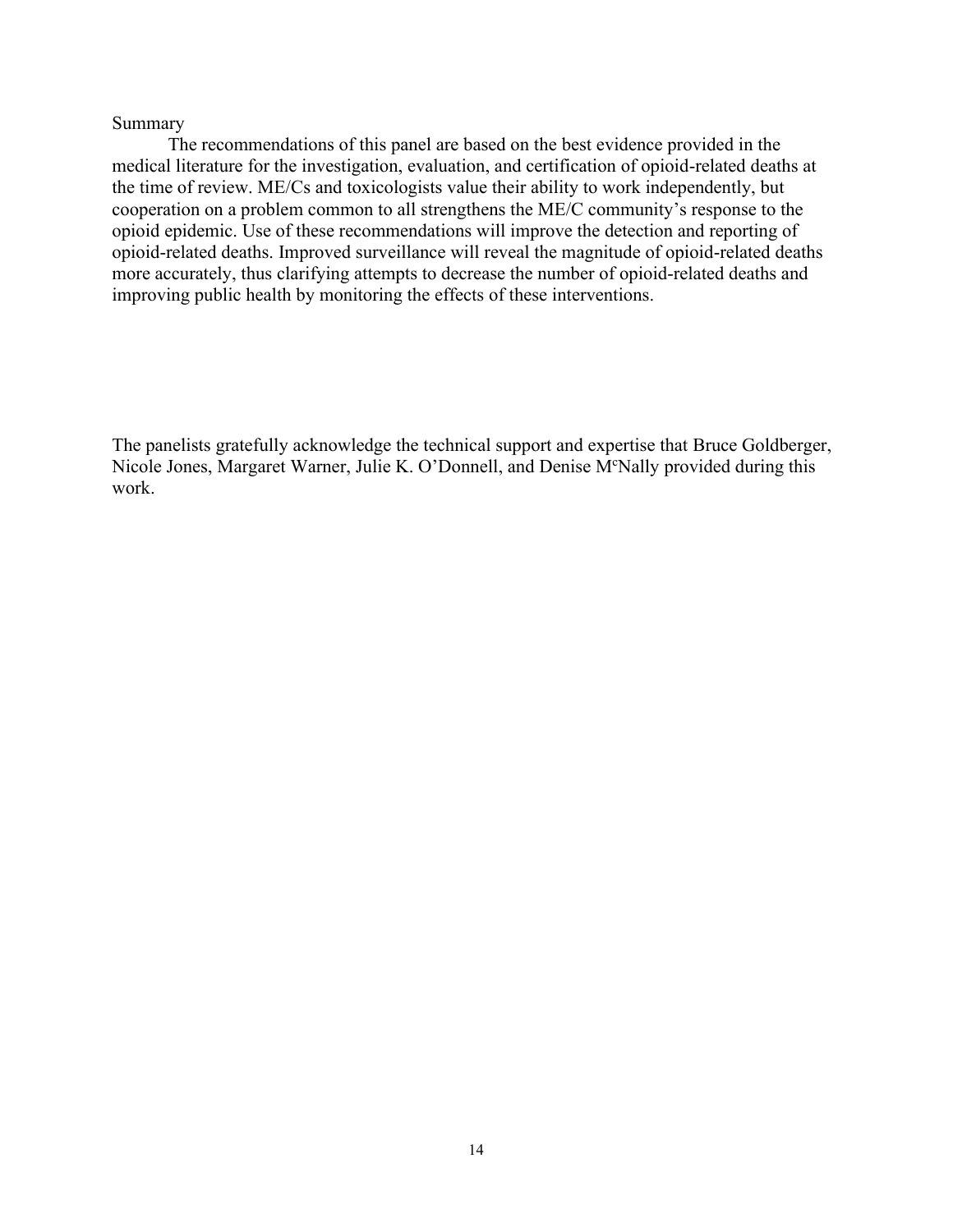Table 1. Examples of scene findings suggesting opioid misuse.

- 1. Opioid medications
- 2. Evidence of intravenous drug use (needles, cooker spoons, tourniquet, crushed tablets, packets of powder or crystals, other drug paraphernalia)
- 3. Evidence of insufflation (chopped pills or residue, chopped lines, cuts on coffee table glass, cut straws or pen tubes, rolled bills, etc.)
- 4. Overlapping prescriptions for the same type of prescribed controlled substances, prescriptions for controlled substances from multiple pharmacies or multiple prescribers
- 5. Prescriptions in other people's names
- 6. Pills not stored in prescription vials or mixed in vials
- 7. Injection sites not due to resuscitation attempts
- 8. Altered transdermal patches
- 9. Many transdermal patches on the body or transdermal patches in unusual locations, e.g., mouth, stomach, vagina, or rectum
- 10. Application of heat to increase the rate of transfer of drug from transdermal patch to decedent
- 11. Presence of naloxone

Table 2. Useful information for "How Injury Occurred."

| Information<br>Medical history | Examples of details<br>history of chronic pain, origin of pain (motor<br>vehicle accident, fall, cancer), history or<br>evidence of drug use or misuse (intravenous |
|--------------------------------|---------------------------------------------------------------------------------------------------------------------------------------------------------------------|
|                                | use, prescription medication misuse,<br>methadone treatment, detoxification<br>admissions)                                                                          |
| Route of administration        | oral ingestion, intravenous injection,<br>subcutaneous injection, insufflated (snorted),<br>smoked, transdermal, transmucosal, unknown                              |
| Source of drug                 | prescription, illicit purchase, diverted from<br>another person's prescription, unknown<br>source                                                                   |
| Type of formulation            | long-acting or extended release opioid,<br>immediate-release opioid                                                                                                 |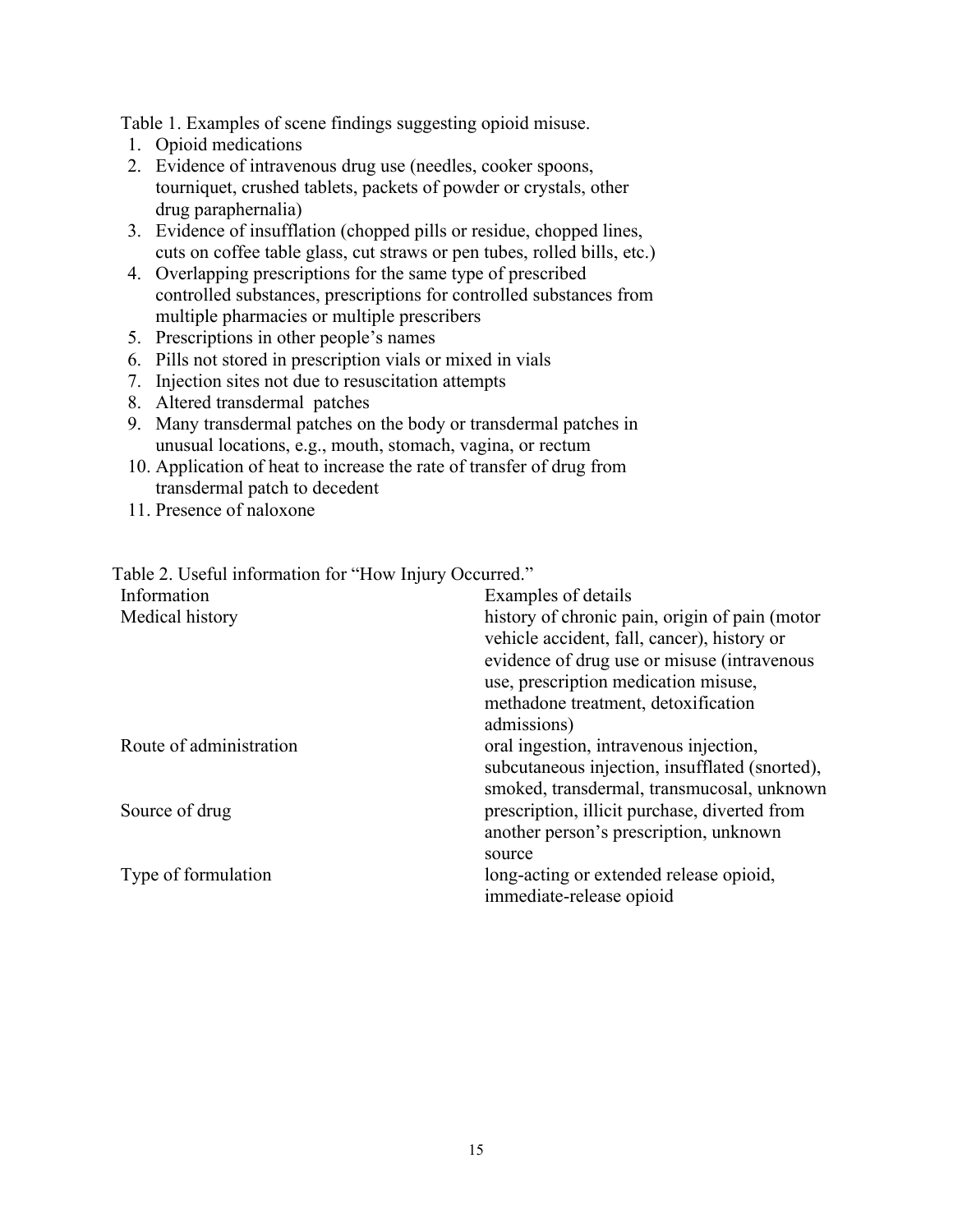## References

<sup>2</sup> Warner M, Hedegaard H. Identifying opioid overdose deaths using vital statistics data (editorial). Am J Public Health. 2018;108(12):1587-9. doi: 10.2105/AJPH.2018.304781. <sup>3</sup> NAME Position Paper Guidelines. Available from

<https://www.thename.org/assets/docs/Position%20Paper%20Process%202015.pdf> [cited 2019 October 14].

<sup>4</sup> Rudd RA, Aleshire N, Zibbell JE, Gladden RM. Increases in Drug and Opioid Overdose Deaths--United States, 2000-2014. MMWR Morb Mortal Wkly Rep. 2016;64(50-51):1378-82. doi: 10.15585/mmwr.mm6450a3.

<sup>5</sup> Provisional drug overdose death counts. Vital Statistics Rapid Release; 2019. Available from <https://www.cdc.gov/nchs/nvss/vsrr/drug-overdose-data.htm> [cited 2019 August 26].

 $\overline{6}$  Nashelsky MB, Lawrence CH. Accuracy of cause of death determination without forensic autopsy examination. Am J Forensic Med Pathol. 2003;24(4):313-9.

<sup>7</sup> Forensic Autopsy Performance Standards. Marceline, MO National Association of Medical Examiners; 2006; 2011 revision 2011. 27 p.

<sup>8</sup> Drug overdose deaths in the United States, 1999-2017. NCHS Data Brief. 2018;No.329. Available from <https://www.cdc.gov/nchs/products/databriefs/db329.htm> [cited 2019 August 26].

 $9$  Cabot RC. Diagnostic pitfalls identified during a study of three thousand autopsies. J Am Med Assoc 1912; 59:2295-8.

 $10$  Lundberg GD, Voigt GE. Reliability of a presumptive diagnosis in sudden unexpected death in adults. The case for the autopsy. JAMA 1979;242:2328–30.

<sup>11</sup> Sarode VR, Datta BN, Banerjee AK, Banerjee CK, Joshi K, Bhusnurmath B, et al. Autopsy findings and clinical diagnoses: a review of 1,000 cases. Hum Pathol 1993;24:194–8.

<sup>12</sup> Asnaes S, Paaske F. Uncertainty of determining cause of death in medicolegal material without autopsy: an autopsy study. Forensic Sci Int. 1980;15:103-14.

<sup>13</sup> Vanatta PR, Petty CS. Limitations of the forensic external examination in determining the cause and manner of death. Hum Pathol 1987;18:170–4.

<sup>14</sup> Gill JR, Scordi-Bello IA. Natural, unexpected deaths: reliability of a presumptive diagnosis. J Forensic Sci. 2010;55(1):78-81. doi: 10.1111/j.1556-4029.2009.01227.x.

<sup>15</sup> Dye DW, McGwin G Jr, Atherton DS, McCleskey B, Davis GG. Correctly identifying deaths due to drug toxicity without a forensic autopsy. Am J Forensic Med Pathol 2019;40(2):99-101.

<sup>16</sup> Burke MP, O'Donnell C, Bassed R. The use of postmortem computed tomography in the diagnosis of intentional medication overdose. Forensic Sci Med Pathol. 2012 Sep;8(3):218-36. doi: 10.1007/s12024-011-9292-z. Epub 2011 Nov 19.

<sup>17</sup> Usui A, Kawasumi Y, Usui K, Ishizuka Y, Takahashi K, Funayama M, Saito H. Postmortem Computed Tomographic Analysis of Death Caused by Oral Drug Intoxication. Tohoku J Exp Med. 2017 Jul;242(3):183-192. doi: 10.1620/tjem.242.183.

<sup>&</sup>lt;sup>1</sup> Davis GG, National Association of Medical Examiners and American College of Medical Toxicology Expert Panel on Evaluating and Reporting Opioid Deaths. National Association of Medical Examiners Position Paper: Recommendations for the investigation, diagnosis, and certification of deaths related to opioid drugs. Acad Forensic Pathol 2013;3(1):77-83. See also republication in J Med Toxicol 2014;10(1):100-6.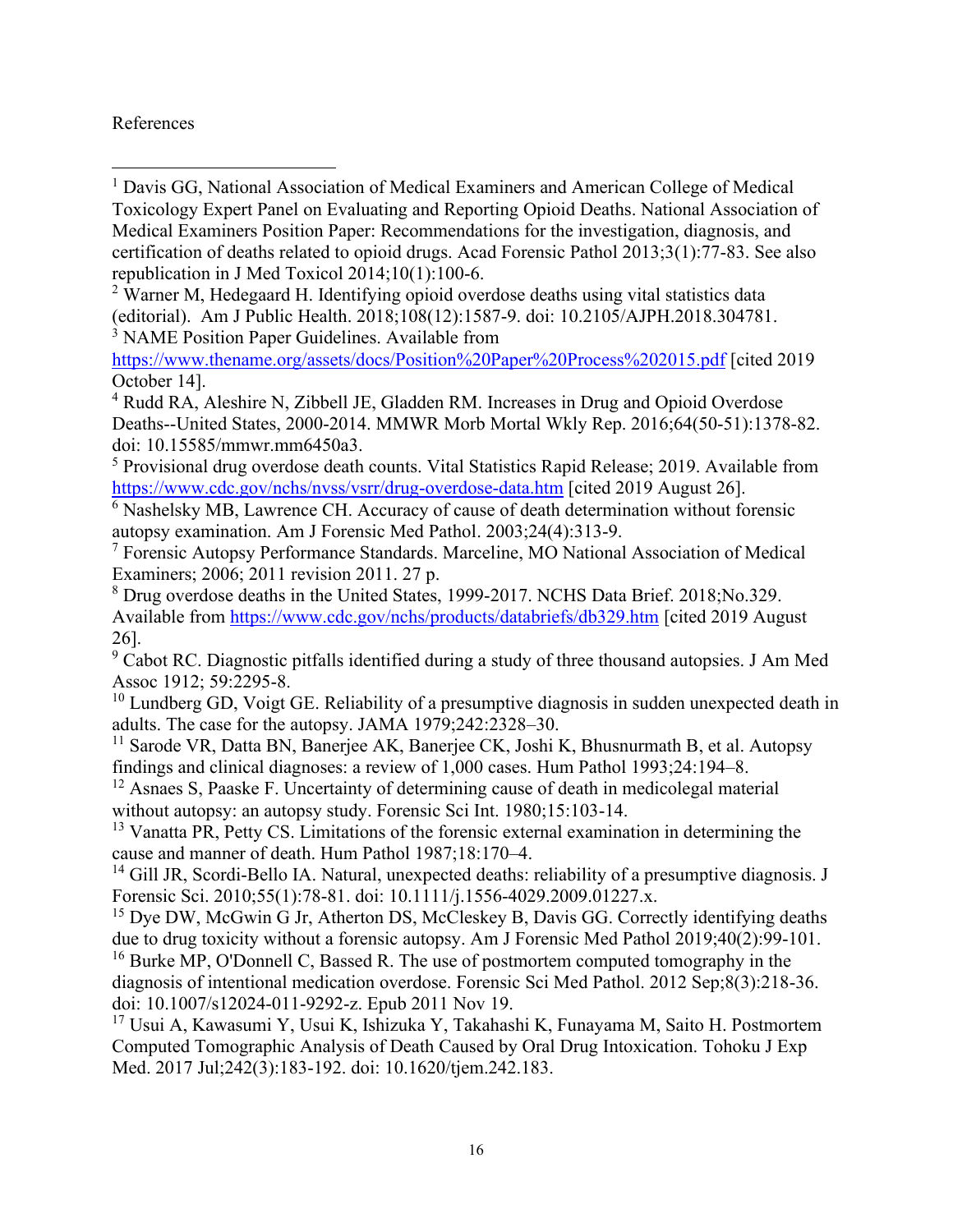$18$  O'Donnell C. An image of sudden death: utility of routine postmortem computed tomography scanning in medico-legal autopsy practice. Diagnostic Histopathology 2010;16(12):552-5.

<sup>19</sup> Winklhofer S, Surer E, Ampanozi G, Ruder T, Stolzmann P, Elliott M, Oestreich A, Kraemer T, Thali M, Alkadhi H, Schweitzer W. Post-mortem whole body computed tomography of opioid (heroin and methadone) fatalities: frequent findings and comparison to autopsy. Eur Radiol 2014;24:1276–1282. DOI 10.1007/s00330-014-3128-7.

<sup>20</sup> Gill JR. From death to death certificate: what do the dead say? J Med Toxicol 2017;13:111-6. doi 10.1007/s13181-016-0551-y.

<sup>21</sup> Molina DK, Vance K, Coleman ML, Hargrove VM. Testing an age-old adage: can autopsy findings be of assistance in differentiating opioid versus cardiac deaths? J Forensic Sci 2019 Sep 4. doi: 10.1111/1556-4029.14174.

<sup>22</sup> Milroy CM, Parai JL. The histopathology of drugs of abuse. Histopathology 2011 DOI: 10.1111/j.1365-2559.2010.03728.x.

<sup>23</sup> Dinis-Oliveira RJ, Carvalho F, Duarte JA, Remiao F, Marques A, Santos A, et al. Collection of biological samples in forensic toxicology. Toxicol Mech Methods. 2010;20(7):363-414. <sup>24</sup> Boglioli LR, Taff ML. Religious objection to autopsy. An ethical dilemma for medical examiners. Am J Forensic Med Pathol. 1990 Mar. 11(1):1-8.

<sup>25</sup> Beal SG, Burton EC. Collins KA ed. Religions and the Autopsy.

[\(https://emedicine.medscape.com/article/1705993-overview#showall\)](https://emedicine.medscape.com/article/1705993-overview#showall) [cited 2019 July 20].

 $26$  Death Investigation: A Guide for the Scene Investigator: Technical Update. Washington, DC: U.S. Dept. of Justice. Office of Justice Programs. National Institute of Justice; 2011. Available from: [https://www.ncjrs.gov/pdffiles1/nij/234457.pdf.](https://www.ncjrs.gov/pdffiles1/nij/234457.pdf) [cited 2019 August 26].

<sup>27</sup> ACMT and AACT Position Statement: Preventing Occupational Fentanyl and Fentanyl Analog Exposure to Emergency Responders. 2017. Available from

[https://www.acmt.net/\\_Library/Positions/Fentanyl\\_PPE\\_Emergency\\_Responders\\_.pdf.](https://www.acmt.net/_Library/Positions/Fentanyl_PPE_Emergency_Responders_.pdf) [cited] 2019 August 26].

<sup>28</sup> Prescription Drug Monitoring Program and Medical Examiner/Coroner Meeting: Building Collaboration. Available from [https://www.pdmpassist.org/pdf/Resources/PDMP\\_ME-](https://www.pdmpassist.org/pdf/Resources/PDMP_ME-C_Meeting_Summary_20190703_a.pdf)[C\\_Meeting\\_Summary\\_20190703\\_a.pdf](https://www.pdmpassist.org/pdf/Resources/PDMP_ME-C_Meeting_Summary_20190703_a.pdf) [cited 2019 August 26].

 $^{29}$ Gruszecki AC, Booth J, Davis GG. The predictive value of history and scene investigation for toxicology results in a medical examiner population. Am J Forensic Med Pathol. 2007;28(2):103-6.

<sup>30</sup> Ceelen M, Dorn T, Buster M, Stomp J, Zweipfenning P, Das K. Post-mortem toxicological urine screening in cause of death determination. Hum Exp Toxicol. 2011;30(9):1165-73.

<sup>31</sup> Cina SJ, Collins KA, Goldberger BA. Toxicology: What is routine for medicolegal death investigation purposes? Acad Forensic Pathol. 2011;1(1):28-31.

 $32$  Poulin C, Stein J, Butt J. Surveillance of drug overdose deaths using medical examiner data. Chronic Dis Can. 1998;19(4):177-82.

<sup>33</sup> Dinis-Oliveira RJ, Santos A, Magalhaes T. "Foam Cone" exuding from the mouth and nostrils following heroin overdose. Toxicol Mech Methods. 2012;22(2):159-60.

<sup>34</sup> Gill JR, Graham SM. Ten years of "body packers" in New York City: 50 deaths. J Forensic Sci. 2002;47(4):843-6.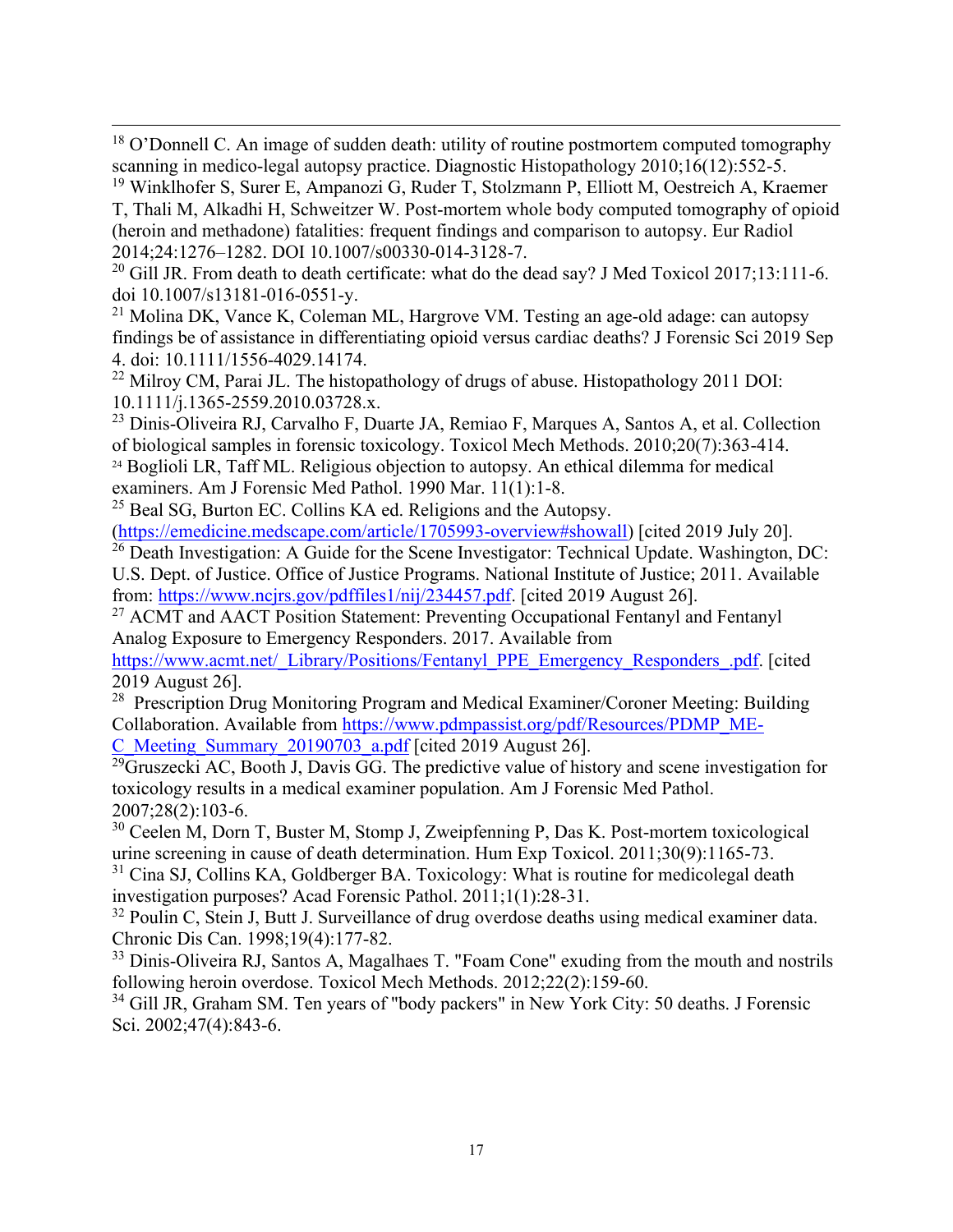<sup>35</sup> Linnet K, Johansen SS, Buchard A, Munkholm J, Morling N. Dominance of pre-analytical over analytical variation for measurement of methadone and its main metabolite in postmortem femoral blood. Forensic Sci Int. 2008;179(1):78-82.

<sup>36</sup> Skopp G. Preanalytic aspects in postmortem toxicology. Forensic Sci Int. 2004;142(2-3):75- 100.

 $37$  Ferner RE, Aronson JK. The toxicological significance of post-mortem drug concentrations in bile. Clinical Toxicology 2018;56(1):7-14. doi: 10.1080/15563650.2017.1339886.

<sup>38</sup> Thompson JG, Vanderwerf S, Seningen J, Carr M, Kloss J, Apple FS. Free oxycodone concentrations in 67 postmortem cases from the Hennepin County medical examiner's office. J Anal Toxicol. 2008;32(8):673-9.

<sup>39</sup> Andresen H, Gullans A, Veselinovic M, Anders S, Schmoldt A, Iwersen-Bergmann S, et al. Fentanyl: toxic or therapeutic? Postmortem and antemortem blood concentrations after transdermal fentanyl application. J Anal Toxicol. 2012;36(3):182-94.

<sup>40</sup> Cook DS, Braithwaite RA, Hale KA. Estimating antemortem drug concentrations from postmortem blood samples: the influence of postmortem redistribution. J Clin Pathol. 2000;53(4):282-5.

<sup>41</sup> ANSI/ASB Best Practice Recommendation 037, First Edition 2019 Guidelines for Opinions and Testimony in Forensic Toxicology. Available from [http://www.asbstandardsboard.org/wp](http://www.asbstandardsboard.org/wp-content/uploads/2019/01/037_BPR_e1.pdf)[content/uploads/2019/01/037\\_BPR\\_e1.pdf.](http://www.asbstandardsboard.org/wp-content/uploads/2019/01/037_BPR_e1.pdf) [cited 2019 August 26].

<sup>42</sup> Ferner RE. Post-mortem clinical pharmacology. Br J Clin Pharmacol. 2008;66(4):430-43.

<sup>43</sup> Pleuvry BJ. Pharmacodynamic and pharmacokinetic drug interactions. Anaesthesia  $\&$ Intensive Care Medicine. 2005;6(4):129-33.

<sup>44</sup> Ceder G, Jones AW. Concentration ratios of morphine to codeine in blood of impaired drivers as evidence of heroin use and not medication with codeine. Clin Chem. 2001;47(11):1980-4. <sup>45</sup> Jones AW, Holmgren A. Concentration ratios of free-morphine to free-codeine in femoral

blood in heroin-related poisoning deaths. Leg Med (Tokyo). 2011;13(4):171-3.

<sup>46</sup> Ellis A, McGwin G Jr, Davis GG, Dye DW. Identifying cases of heroin toxicity where 6acetylmorphine (6-AM) is not detected by toxicological analyses. Forensic Sci Med Pathol 2016;12(3):243-7.

<sup>47</sup> Madras BK, Kaufman MJ. Cocaine accumulates in dopamine-rich regions of primate brain after i.v. administration: comparison with mazindol distribution. Synapse. 1994;18(3):261-75. <sup>48</sup> Cone EJ, Fant RV, Rohay JM, Caplan YH, Ballina M, Reder RF, Haddox JD. Oxycodone involvement in drug abuse deaths. II: Evidence for toxic multiple drug-drug interactions. J Analytical Toxicol. 2004;28(7):616-24.

<sup>49</sup> National Center for Health Statistics. Medical examiners' and coroners' handbook on death registration and fetal death reporting. Hyattsville, MD: Department of Health and Human Services, Centers for Disease Control and Prevention, National Center for Health Statistics; 2003. Available from: [http://www.cdc.gov/nchs/data/misc/hb\\_me.pdf.](http://www.cdc.gov/nchs/data/misc/hb_me.pdf) [cited 2019 August 26]  $50$  Gill JR. The syndrome of excited delirium. Forensic Sci Med Pathol 2014;10(2):223-8. doi: 10.1007/s12024-014-9530-2.

<sup>51</sup> Ehret GB, Voide C, Gex-Fabry M, Chabert J, Shah D, Broers B, Piguet V, Musset T, Gaspoz J-M, Perrier A. Drug-induced long QT syndrome in injection drug users receiving methadone: high frequency in hospitalized patients and risk factors. Arch Intern Med. 2006;166(12):1280–7.